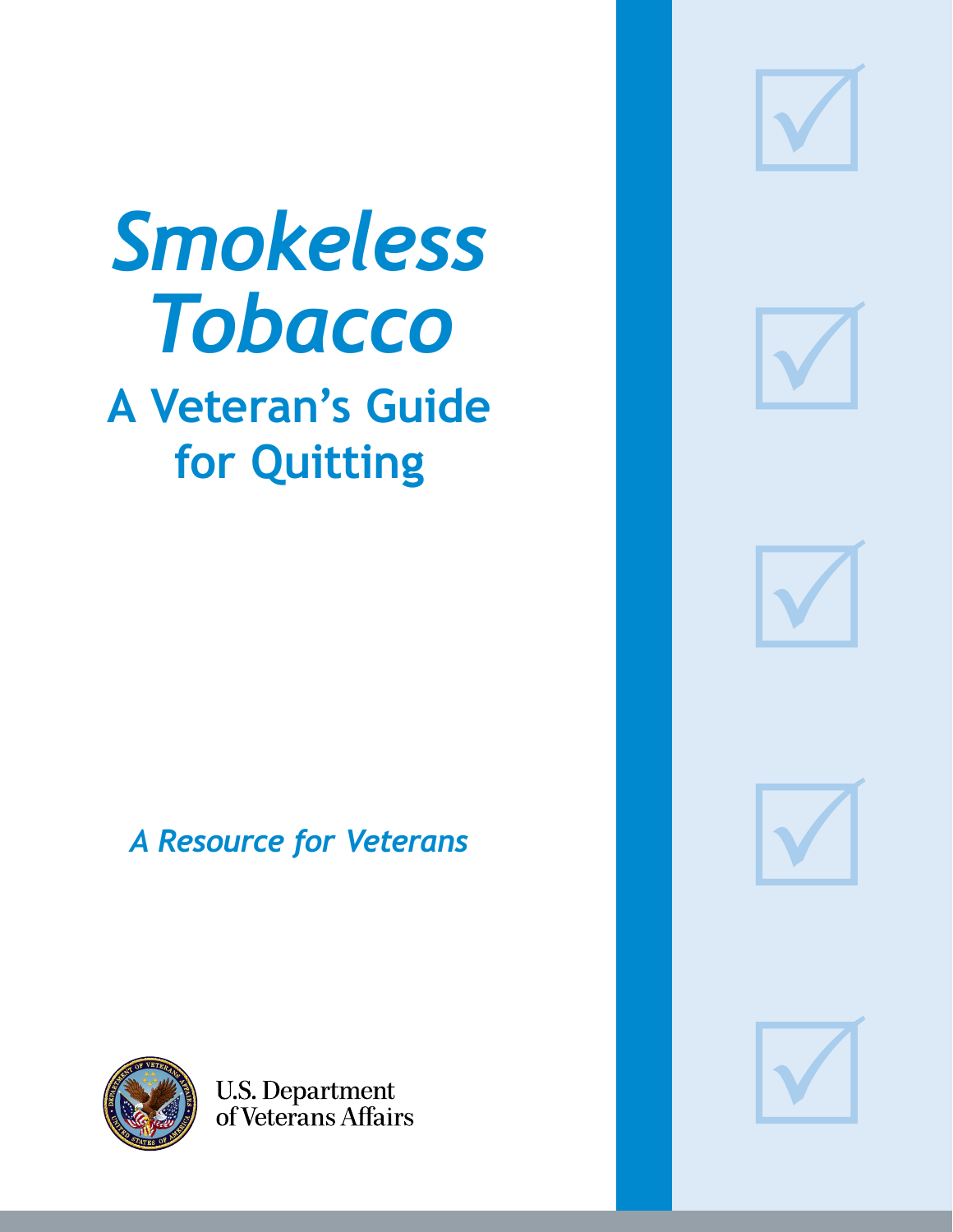# **Table of Contents**

| <b>CHAPTER 5: Using Tobacco Cessation Medications 12</b>                                                 |
|----------------------------------------------------------------------------------------------------------|
| <b>CHAPTER 6: Your First Two Weeks After Quitting:</b><br>Coping With Withdrawal Symptoms & Triggers  19 |
| <b>CHAPTER 7: Celebrate Your Success and Stay Quit for Good!  23</b>                                     |



#### *Acknowledgements*

*Smokeless Tobacco: A Veteran's Guide for Quitting* was developed as a tobacco cessation resource for Veterans who use smokeless tobacco. Its primary purpose is to promote tobacco cessation interventions, based on published principles of evidence- and consensus-based clinical practice, for use by U.S. Department of Veterans Affairs (VA) health care providers treating Veterans who use smokeless tobacco.

This guide was adapted from the National Institutes of Health resource *Smokeless Tobacco: A Guide for Quitting*, created in 2012. Many thanks to Dr. Kim Hamlett-Berry, Director of Tobacco & Health: Policy and Programs in Mental Health Services, Veterans Health Administration Office of Patient Care Services, for supporting this project; Dr. Tim Chen, Dr. Dana Christofferson, and Dr. Clint McSherry for their literature review, content contributions, and editing; Dr. Bradley Benedict, Dr. Bruce Capehart, Dr. Julianne Himstreet, Dr. Cathy Williams-Sledge, and Bridgette Vest for their thoughtful review and comments; and Leah Stockett for organizing and editing the guide.

U.S. Department of Veterans Affairs Veterans Health Administration Washington, DC 20420

Smokeless Tobacco: A Veteran's Guide for Quitting February 2017





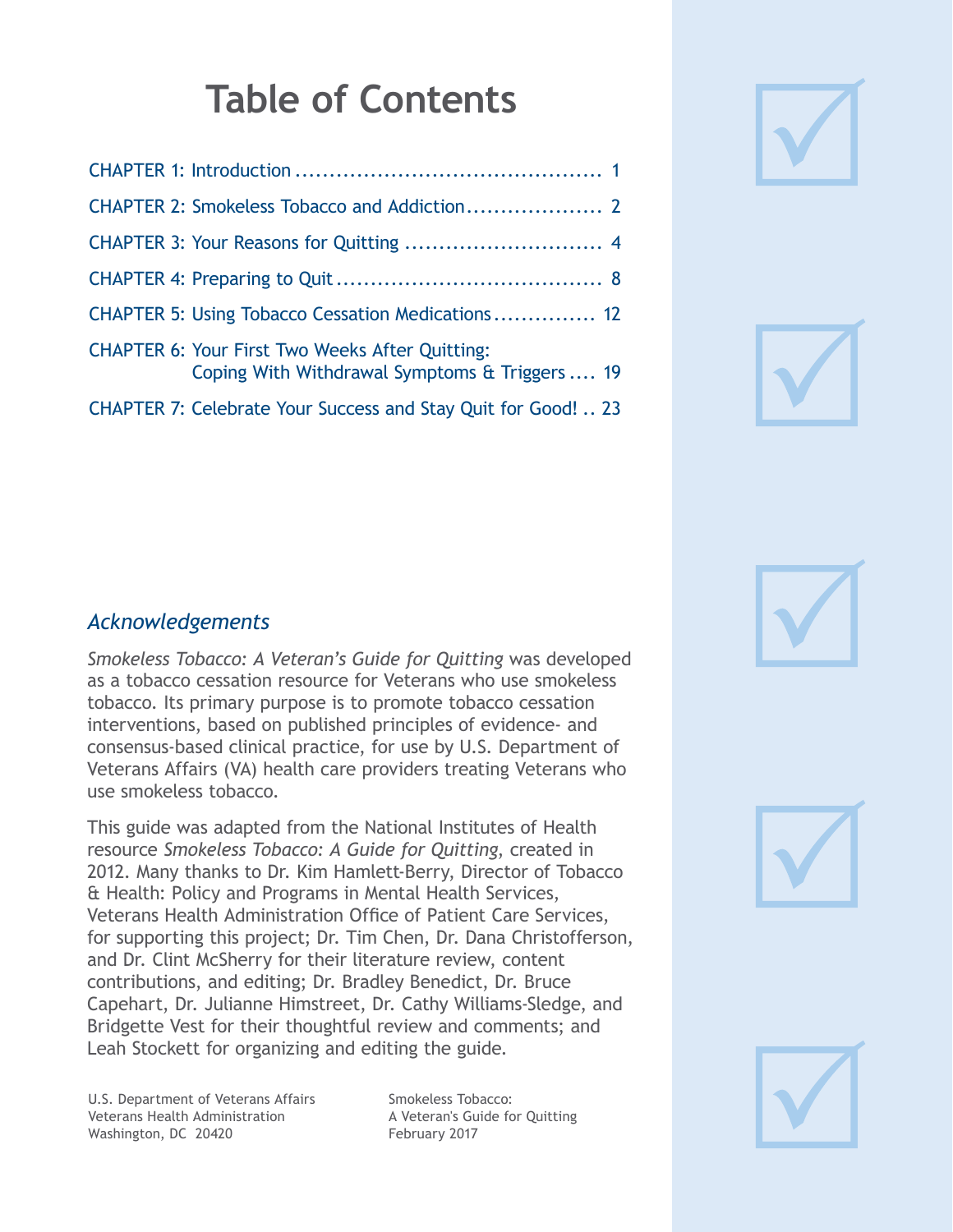# <span id="page-2-0"></span>**CHAPTER 1: Introduction**

#### **SO YOU USE CHEW OR DIP, AND YOU'D LIKE TO QUIT.**

Congratulations! You're taking the first step to quitting tobacco. Perhaps you've learned about the health risks of smokeless tobacco, or your doctor or dentist suggested it would be good for you to quit. Maybe this is your first time trying to quit dip or chew, or maybe you've tried before and found that quitting is not easy. Quitting tobacco, any kind of tobacco, is a challenge. You can do it, and the U.S. Department of Veterans Affairs (VA) is here to help! This guide can help you make your own quit plan so you can quit for good.

This guide includes recent research on the most effective ways to quit smokeless tobacco. Like most people who dip or chew, you may already know there are many reasons to quit. Whether it is to improve your health, save money, or another reason, it is important to find your personal reasons for quitting, and use those reasons to motivate you.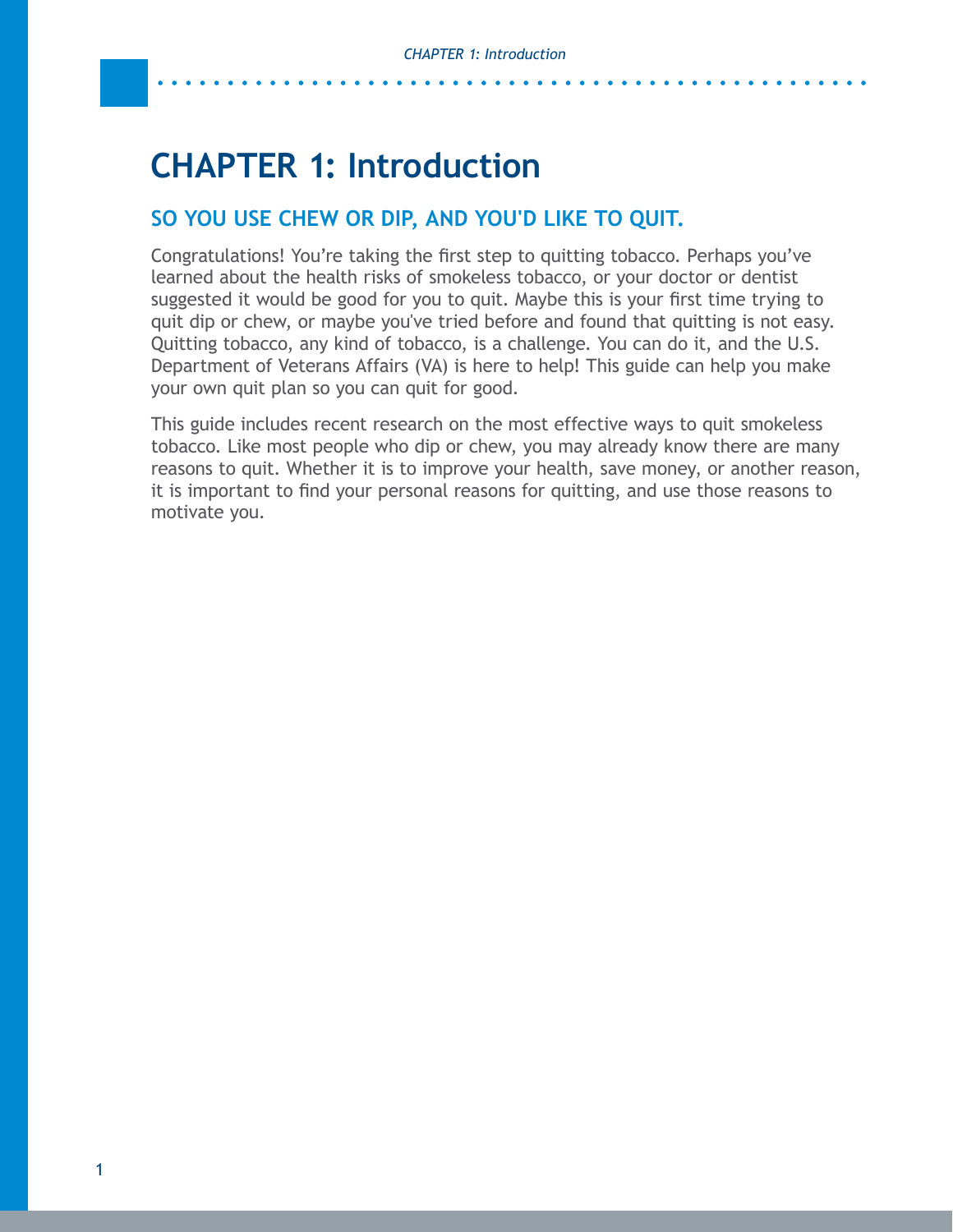# <span id="page-3-0"></span>**CHAPTER 2: Smokeless Tobacco and Addiction**

Smokeless tobacco contains 2,000 chemical compounds, including 30 cancer-causing chemicals such as:

- arsenic cadmium
- nickel uranium lead
- formaldehyde
- tobacco-specific nitrosamines

Tobacco-specific nitrosamines (TSNA) are by far the most harmful. TSNA levels in smokeless tobacco can be as much as 100X higher than other tobacco products.

**Smokeless tobacco includes dip, chew, moist snuff, and snus.** All tobacco products, including smokeless tobacco, contain nicotine. Nicotine is the addictive part of tobacco and causes the pleasurable feelings some people get, but nicotine is not by itself harmful to your body. Dip and chewing tobacco actually contain more nicotine than cigarettes, which may cause an even stronger addiction. Smokeless tobacco users experience nicotine addiction differently from people who smoke cigarettes. With cigarettes, nicotine is delivered into the blood very quickly; but the nicotine level rapidly declines, causing withdrawal for the smoker and the urge to smoke another cigarette. Dipping or chewing tobacco results in a slower and steadier rise in the blood nicotine level, which remains higher for a longer period of time than when smoking cigarettes.

#### **Keep in mind:**

Holding an average-size dip in your mouth for 30 minutes gives you as much nicotine as chain-smoking three cigarettes. A 2-can-a-week dipper gets as much nicotine as a 1- to 1 ½-pack-a-day smoker.

Here is a list comparing the nicotine levels of some selected smokeless tobacco brands:

#### **Nicotine levels of selected brands, from highest to lowest**

- 1. Grizzly Fine Cut Regular 4.Kodiak Wintergreen
	- 2. Skoal Long Cut Regular 5. Skoal Bandits Mint
	- 3.Copenhagen Long Cut 6.Hawken Wintergreen
- \* This list is provided for information only. VA does not endorse the use of any tobacco product.
- **The level of nicotine you get from dipping or chewing depends on the specific** product you use, as well as the amount you use, how long you use it, and how often you dip or chew.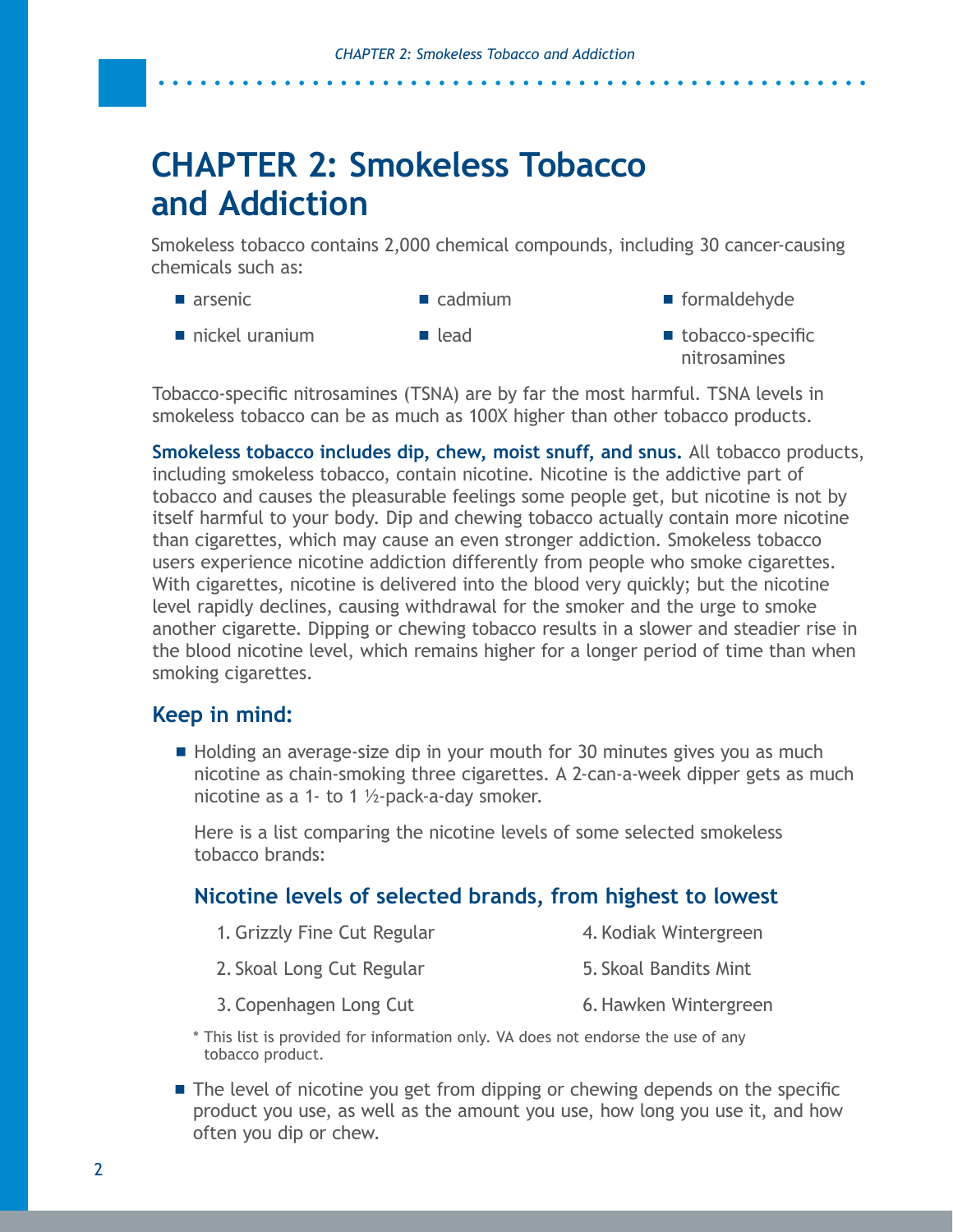#### **HOW ADDICTED ARE YOU?**

Think about your smokeless tobacco habit. Answer the questions below, and add up your total score. This will give you an idea of how physically addicted you are to the nicotine in smokeless tobacco.

| 1. How soon after you wake up do you<br>place your first dip?<br>Within 5 minutes: | $\Box$ 3 points                    | do you use?<br>More than 3:                                                   | 4. How many cans/pouches per week<br>2 points |
|------------------------------------------------------------------------------------|------------------------------------|-------------------------------------------------------------------------------|-----------------------------------------------|
| 6-30 minutes:                                                                      | $\frac{\square}{\square}$ 2 points | $2-3:$                                                                        | 1 point                                       |
| 31-60 minutes:                                                                     | $\frac{\square}{\square}$ 1 point  | 1:                                                                            | 0 points                                      |
| After 60 minutes:                                                                  | $\Box$ 0 points                    | 5. Do you chew more frequently                                                |                                               |
| 2. How often do you intentionally<br>swallow tobacco juice?                        |                                    | during the first hours after<br>awakening than during the rest of<br>the day? |                                               |
| Always:                                                                            | $\frac{\Box}{\Box}$ 2 points       | Yes:                                                                          | 1 point                                       |
| Sometimes:                                                                         | $\frac{\Box}{\Box}$ 1 point        | No:                                                                           | 0 points                                      |
| Never:                                                                             | 0 points                           |                                                                               | 6. Do you chew if you are so ill that         |
| 3. Which chew would you hate to give<br>up most?                                   |                                    | Yes:                                                                          | you are in bed most of the day?<br>1 point    |
| The first one<br>in the morning:                                                   | 1 point                            | No:                                                                           | 0 points                                      |
| Any other:                                                                         | 0 points                           |                                                                               |                                               |

#### **TOTAL: \_\_\_\_\_\_ points**

#### **Scoring:**

High dependence (8+ points)

Moderate dependence (5–7 points)

Low-to-moderate dependence (3–4 points)

Low dependence (1–2 points)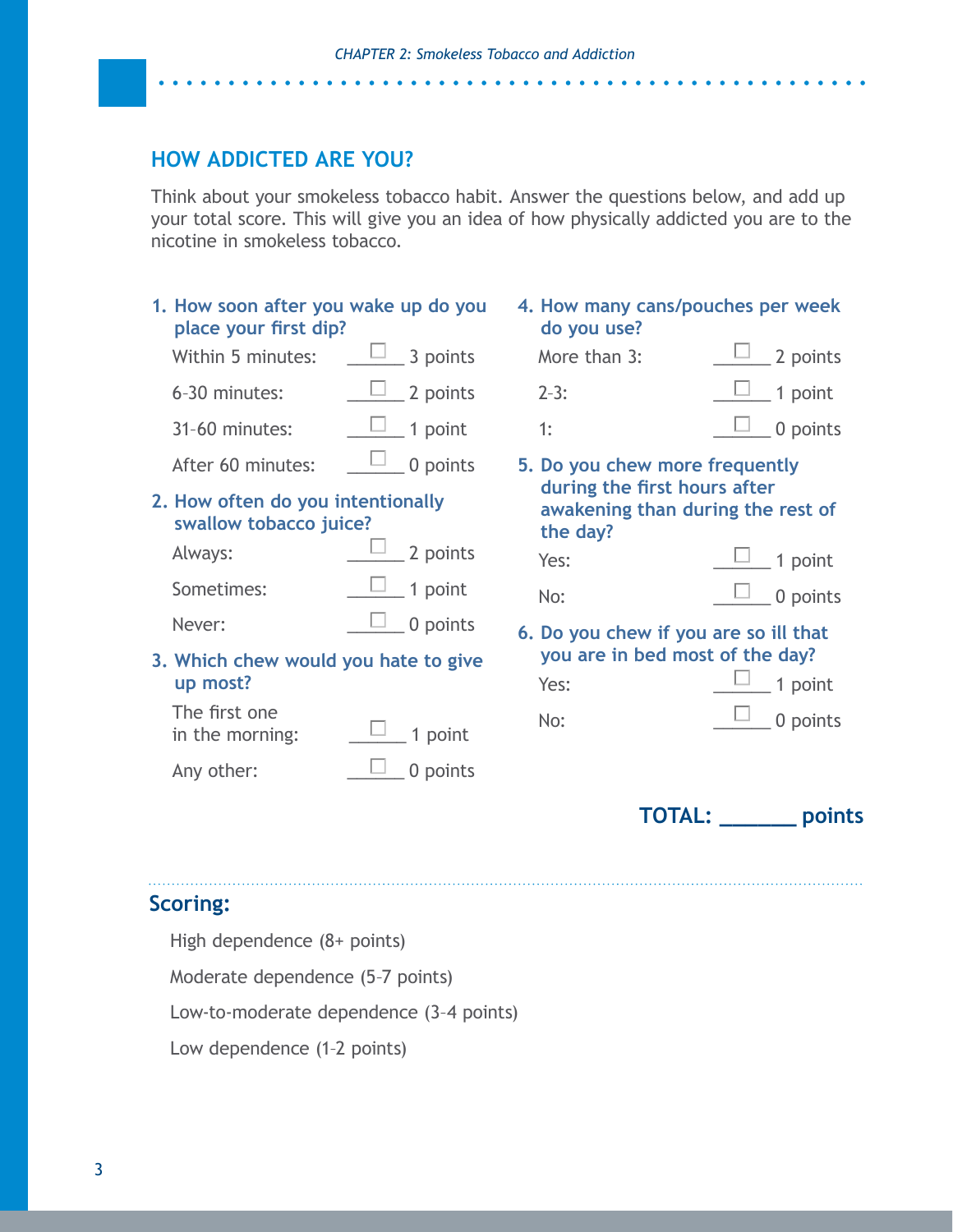### <span id="page-5-0"></span>**CHAPTER 3: Your Reasons for Quitting**

There are multiple myths about smokeless tobacco, and sometimes these myths make users feel more comfortable in their habits.

**Myth:** Smokeless tobacco is a harmless alternative to smoking.

- **Truth:** Smokeless tobacco is still tobacco. Smokeless tobacco often contains higher levels of cancer-causing chemicals called nitrosamines. Note the health warning on smokeless tobacco cans.
- **Myth:** Good tooth and gum care can offset the harmful effects of using dip or chew.
- Truth: There is no evidence that brushing and flossing will undo the harm that dip and chew are doing to your teeth and gums. Tobacco contains chemicals like nitrosamines that cause oral cancer.
- **Myth:** It's easy to quit using dip or chew when you want to.
- **Truth:** Unfortunately, nicotine addiction makes quitting difficult. But those who have successfully quit are very glad they did.
- **Myth:** Dip (or chew) improves athletic performance.
- **Truth:** A study of professional baseball players found no connection between smokeless tobacco use and player performance. Using smokeless tobacco increases your heart rate and blood pressure within minutes. This can cause a buzz or rush, but the rise in pulse and blood pressure places extra stress on your heart. Several Major League Baseball players are strong supporters of quitting chew or snuff. In fact, many sports facilities have also banned smokeless tobacco use.

#### **KICKING THE DIP OR CHEW HABIT CAN BE TOUGH; BUT IT CAN BE DONE, AND YOU CAN DO IT.**

The best approach to quitting tobacco is to understand your reasons for wanting to quit, pick a quit date, and come up with a quit plan. Your VA health care provider can help you develop a quit plan that may include medications, counseling, groups, or phone contacts. It's up to you how you quit, and VA offers you a choice of many different kinds of support.

Know your reasons for quitting, and don't let outside influences like peer pressure get in your way. Remember to focus on everything you don't like about dipping and chewing.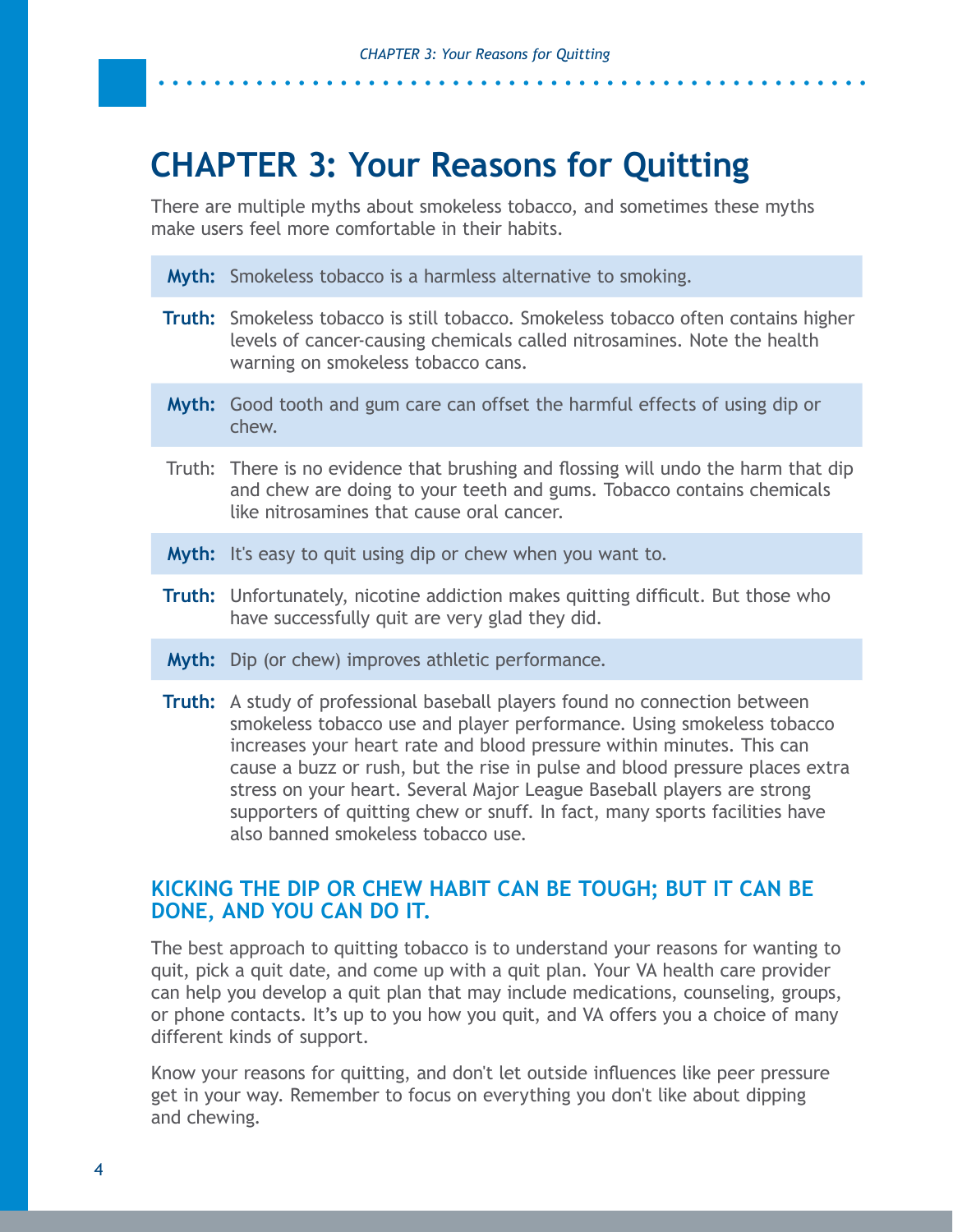#### **HEALTH EFFECTS OF DIPPING AND CHEWING**

For many people, their main reason for quitting is to prevent the negative health problems that smokeless tobacco can cause.

- **Smokeless tobacco causes cancer of the mouth, esophagus, and pancreas.**
- Smokeless tobacco may increase your risk of death from heart disease and stroke.
- Dippers/chewers have more dental problems than nonusers. Sugar in smokeless tobacco can cause cavities, chronic painful sores, and decay in exposed tooth roots.
- Dip and chew can cause your gums to pull away (recede) from the teeth in the area where the tobacco is held, causing your teeth to become loose. Unfortunately, your gums will not grow back to where they were before, which can cause tooth loss.
- Dippers and chewers commonly get leathery white patches and red sores in their mouths that can turn into cancer.
- See your doctor right away for any early signs of oral cancer such as:
	- a sore in your mouth that bleeds easily and does not heal
	- a lump in your mouth or neck
	- soreness or swelling that does not go away
	- a white patch that does not go away
	- trouble chewing, swallowing, or moving your tongue or jaw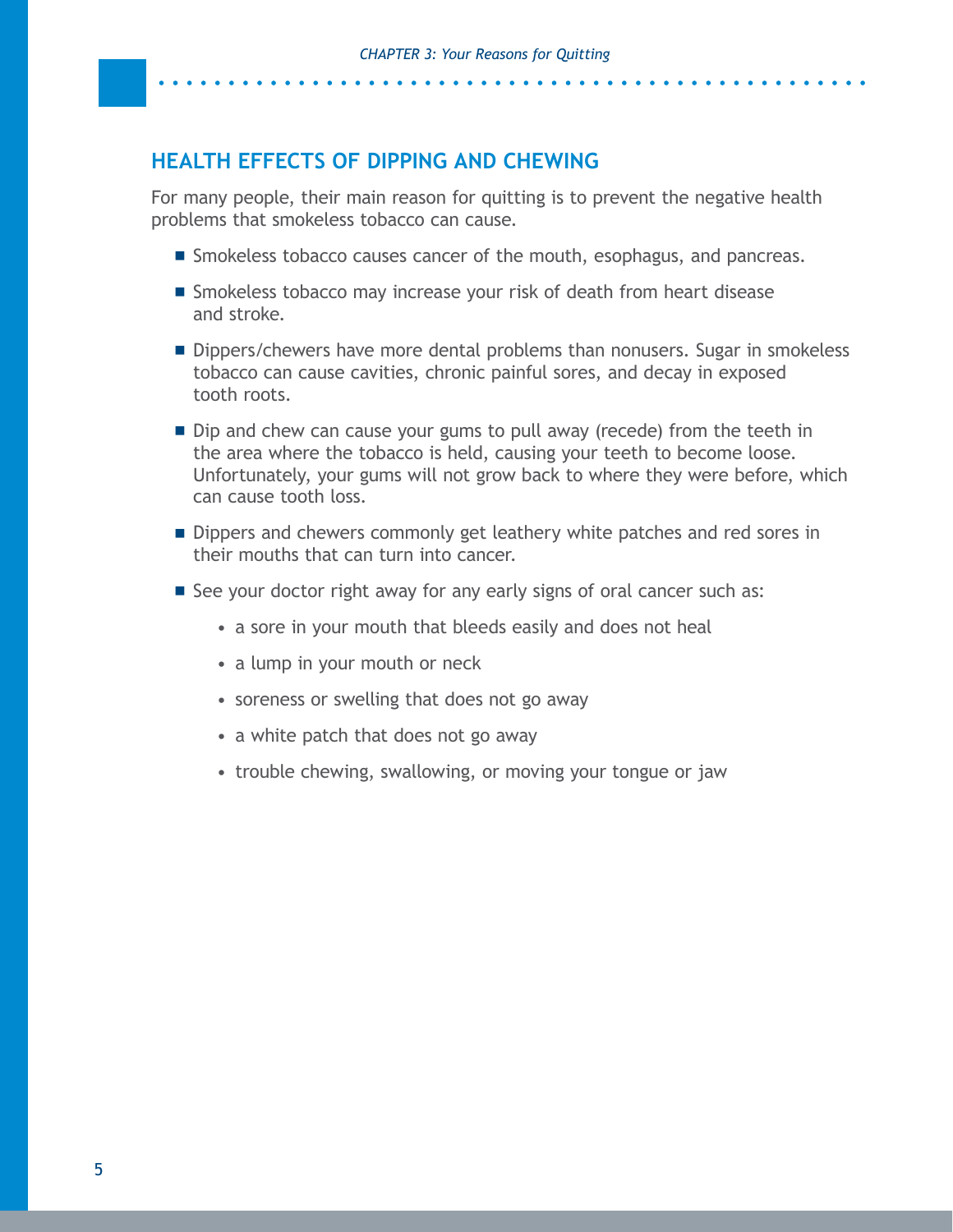#### **NEED MORE REASONS TO QUIT?**

■ It's expensive!

With each can of dip costing an average of \$4, a 2-can-a-week habit costs \$416 a year while a 1-can-a-day habit costs \$1,460 a year! Likewise, chewing tobacco costs about \$3 a pouch, so a 1-pouch-a-day habit costs more than \$1,000 a year. The cost adds up. Think about all the things you could do with that money instead!

| <b>Example</b>                                           | <b>My Experience</b>                                          |
|----------------------------------------------------------|---------------------------------------------------------------|
| If you use 2 cans per week                               | I use ______ cans or pouches per week                         |
| 1 can costs \$4                                          | 1 can or pouch costs $\frac{5}{2}$                            |
| 2 cans/week $x$ \$4 each = \$8 per<br>week               | cans or pouches/week x \$<br>each = $\frac{5}{2}$ per week    |
| $$8$ /week x 52 weeks a year = $$416$<br>spent each year | $\frac{5}{2}$ per week x 52 weeks a year =<br>spent each year |

#### $\blacksquare$  It's not attractive

Chewing tobacco will stain your teeth and give you bad breath. While you may become used to the odor, the smell of smokeless tobacco is not pleasant to others around you. Look at your teeth. Are they stained from tobacco juice? Brushing your teeth won't make this go away.

#### **Tobacco** juice

Finding a place to spit tobacco juice isn't always easy. Even when you have a cup, other people may not like seeing it, and it can spill. You can also accidentally get juice on your clothes, furniture, and car upholstery, which can cause stains.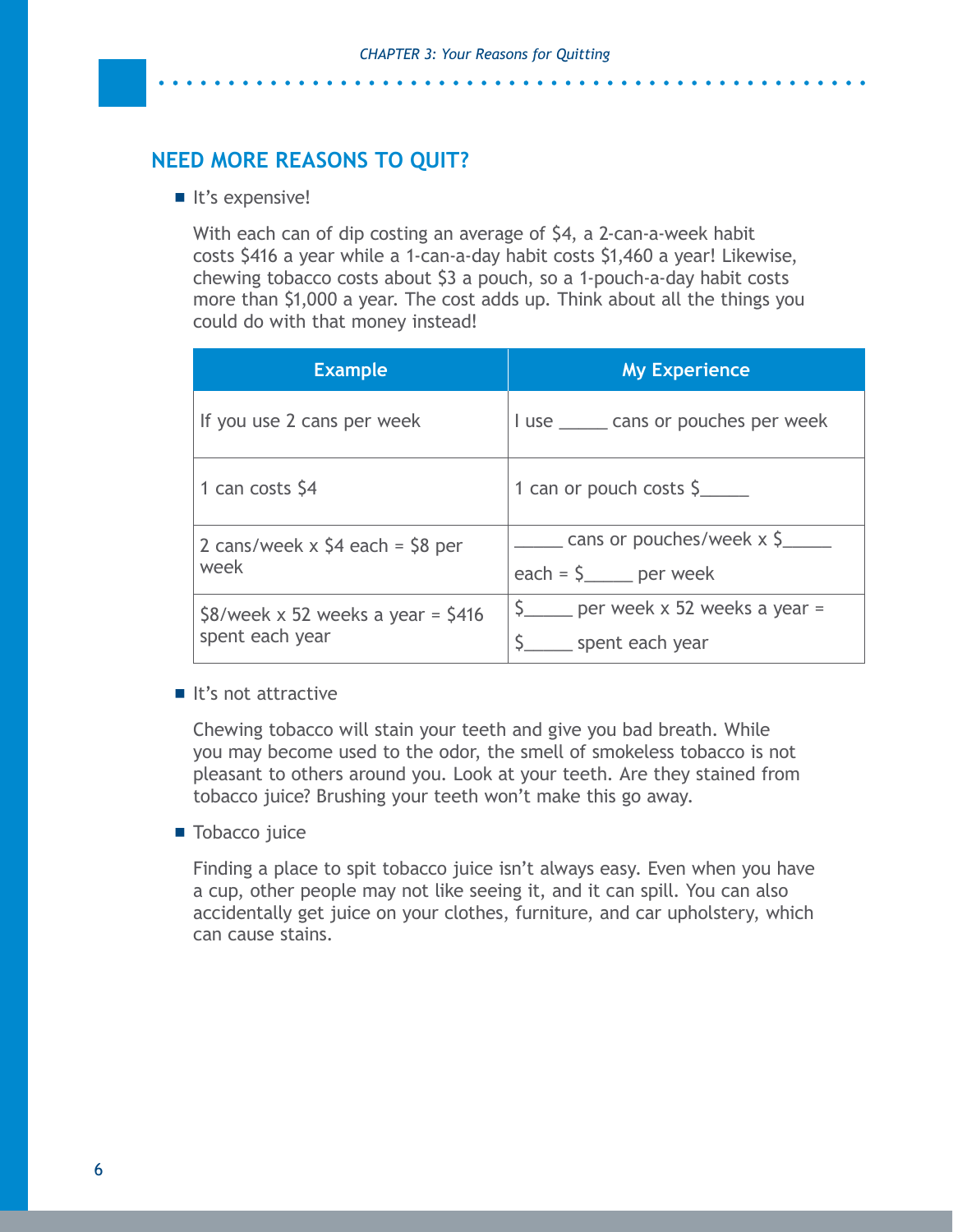#### **MY REASONS FOR QUITTING**

Here are some reasons people give for wanting to quit. Mark the reasons that are important to you:

- I want to avoid health problems like cancer, heart disease, dental problems, and addiction.
- I want to prove I can do it  $-1$ 'll feel better about myself.
- I have sores or white patches in my mouth.
- Someone I care about doesn't like it.
- It's important to me to set a good example for my kids or grandkids.
- I want to save money!
- I don't like the taste.
- I have gum or tooth problems.
- It's disgusting, and finding a place to spit is a hassle.
- It's banned at my work or school.
- $\frac{1}{2}$  don't want it to control me  $\frac{1}{2}$  want to be free of this addiction.
- My doctor or dentist told me quitting would improve my chance of living a long, healthy life.

\_\_\_\_\_\_\_\_\_\_\_\_\_\_\_\_\_\_\_\_\_\_\_\_\_\_\_\_\_\_\_\_\_\_\_\_\_\_\_\_\_\_\_\_\_\_\_\_\_\_\_\_\_\_\_\_\_\_\_\_\_\_\_\_\_\_\_\_\_\_\_\_\_

\_\_\_\_\_\_\_\_\_\_\_\_\_\_\_\_\_\_\_\_\_\_\_\_\_\_\_\_\_\_\_\_\_\_\_\_\_\_\_\_\_\_\_\_\_\_\_\_\_\_\_\_\_\_\_\_\_\_\_\_\_\_\_\_\_\_\_\_\_\_\_\_\_

\_\_\_\_\_\_\_\_\_\_\_\_\_\_\_\_\_\_\_\_\_\_\_\_\_\_\_\_\_\_\_\_\_\_\_\_\_\_\_\_\_\_\_\_\_\_\_\_\_\_\_\_\_\_\_\_\_\_\_\_\_\_\_\_\_\_\_\_\_\_\_\_\_

- My doctor or dentist told me to quit because tobacco is causing
- Other reasons:  $\Box$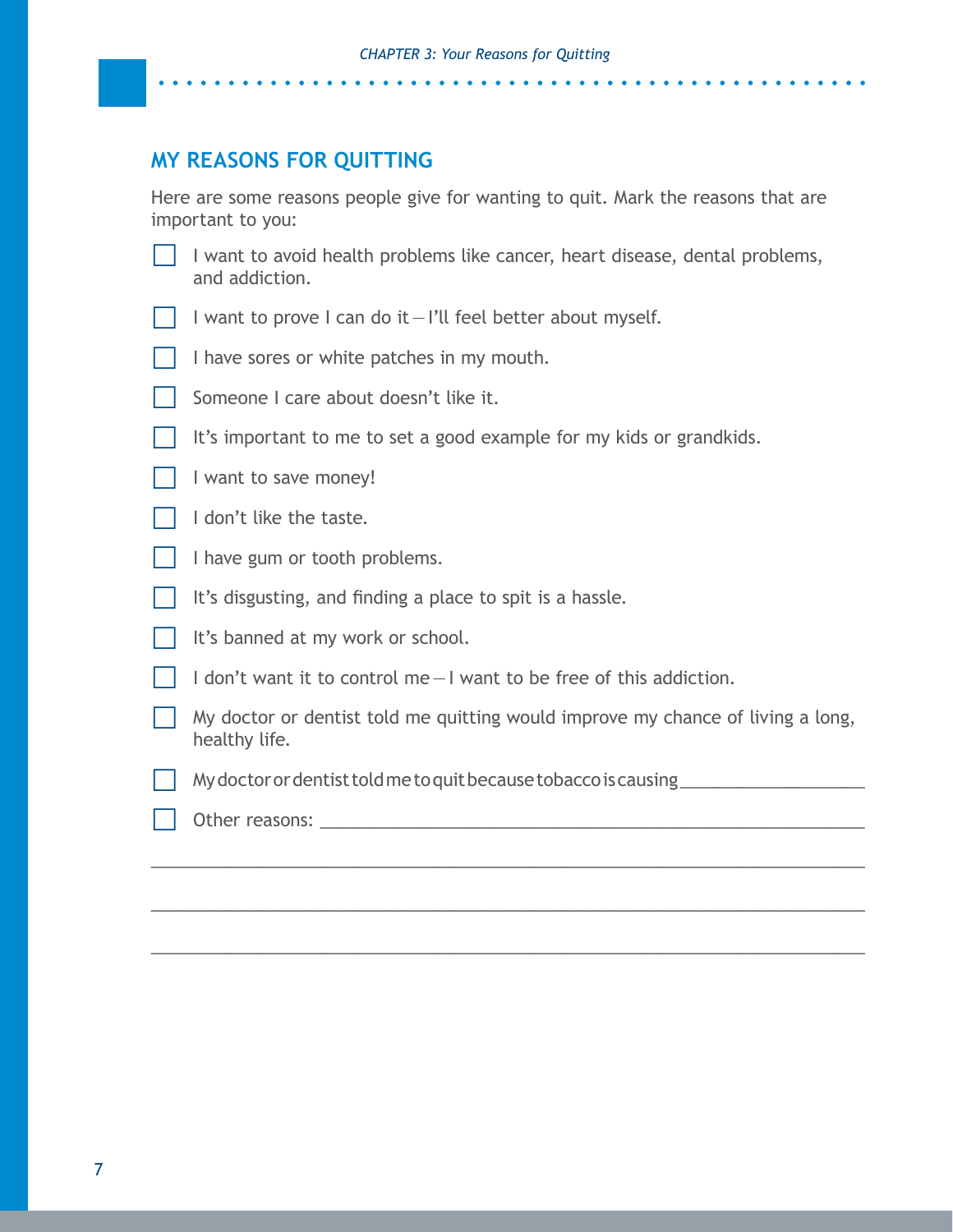# <span id="page-9-0"></span>**CHAPTER 4: Preparing to Quit**

#### **PICK A QUIT DATE**

There is no "ideal" time to quit, but low-stress times are best. Even if you think you're ready to quit today, take some time to get ready. It's best to pick a date in the next two weeks. Research shows that setting a specific date will help you be successful.

|        | THIS IS MY QUIT DATE |       |
|--------|----------------------|-------|
| MONTH: | DATE:                | YEAR: |
|        | FILL IT IN!          |       |

#### **IDENTIFY YOUR TRIGGERS**

You may use dip or chew in response to certain situations, or have particular places, people, or emotions that trigger a desire to use tobacco. Figuring out what makes you want to chew or dip and how you'll handle those things is a key part of preparing to quit. Take a look at the common triggers listed below, and identify which ones you experience. Write in any of your triggers that are not listed.

| Waking up in the morning             | Feeling bored                      |
|--------------------------------------|------------------------------------|
| Waking up during the night or        | Drinking coffee                    |
| having nightmares                    | <b>Watching TV</b>                 |
| <b>Finishing meals</b>               | Drinking alcohol                   |
| <b>Stress</b>                        | Completing a task                  |
| <b>Taking breaks</b>                 | Having sex                         |
| Pain                                 | Playing a sport or watching a live |
| <b>Driving</b>                       | game or race                       |
| Feeling anxious, angry, or impatient | Going to bed                       |
| Talking on the phone                 | Going to a party                   |
| Seeing someone else dip or smoke     |                                    |
| Working on the computer              |                                    |
|                                      |                                    |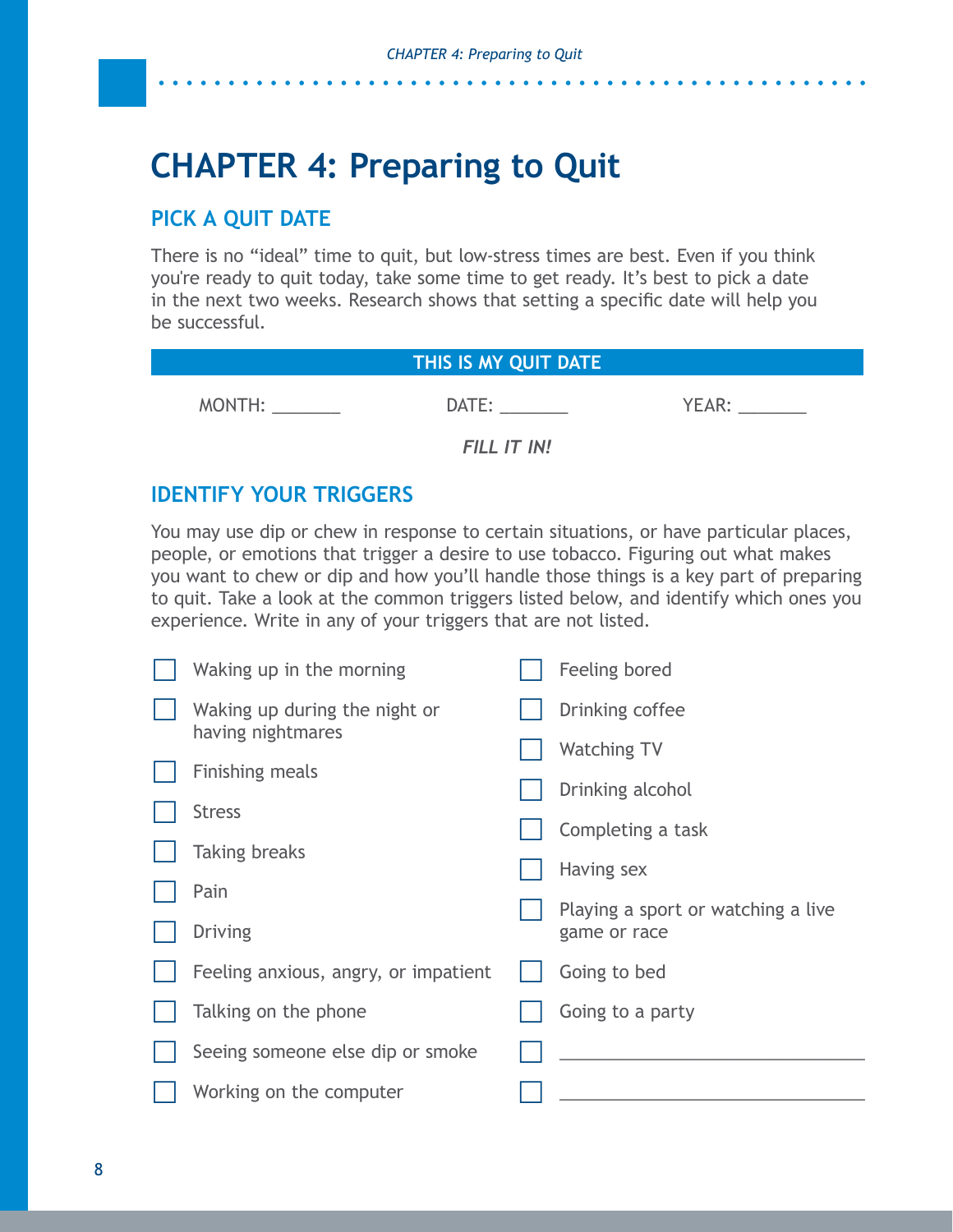Think about your biggest triggers and how you will avoid dipping or chewing when one happens. Write down your strategy for handling your top three triggers below so you can look back at them for support.

#### **MY THREE STRONGEST TRIGGERS ARE:**

#### **ADDITIONAL STRATEGIES TO HELP YOU PREPARE TO QUIT**

- **Talk with your VA health care provider or dentist about medicine to help you** quit tobacco (see pages 13-19 for detailed information on these medications).
- **Practice your strategies for coping without tobacco:** 
	- Learn to put off a chew or dip. To do this, first figure out when your cravings are strongest (see the list above for your personal triggers). When these triggers occur, try to go at least 10 minutes before you use tobacco. As you approach your quit day, try going a longer amount of time with each craving.
	- Pick three of your strongest triggers, and stop dipping or chewing at those times. It may be hard, but the time will come when you can go without tobacco at the times when you most want it.
- If you find it difficult to go for stretches of time without dipping or chewing, you may want to try the following strategy for gradually cutting down the amount of tobacco you use each day:
	- Find one or two activities that you can participate in without using tobacco. Slowly add more situations or activities that you can do without tobacco. Keep trying to go for longer periods of time before you dip or chew. This strategy will help to build your confidence and skills as you stop using tobacco.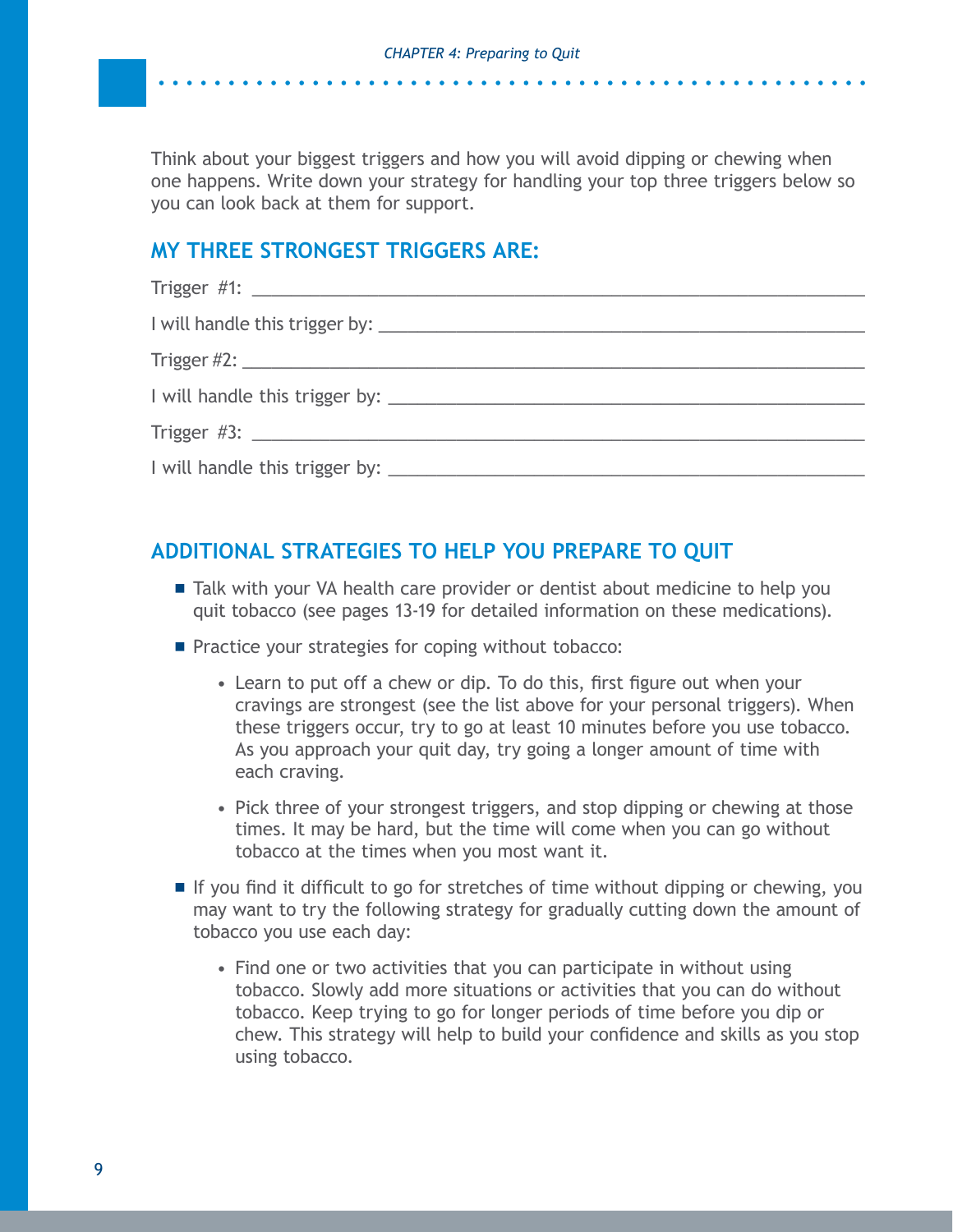#### **DON'Ts:**

- Don't carry your tin or pouch with you. Leave it behind. Instead, carry substitutes like sugar-free chewing gum, sugar-free candies, and sunflower seeds, placing them in the same pocket where you usually carry your dip.
- Don't switch to other tobacco products like cigarettes, e-cigarettes, or cigars. In fact, if you already smoke, this is a good time to quit smoking as well. That way you can get over your nicotine addiction all at once.
- Don't start using products advertised as tobacco alternatives, such as herbal chews. Because these products are unregulated, you can't be sure what ingredients are in them. Also, there is no evidence that these products can help you quit.
- **Don't hang out with your dipping and chewing friends for a bit while you** are trying to quit. That will help you avoid the urge to reach for a can or chew.

#### **GET HELP FROM VA**

VA has excellent programs that can help you quit, and some don't require you to go anywhere for an appointment. VA's tobacco quitline, **1-855-QUIT-VET (1-855-784-8838)**, has trained staff that can provide counseling, help you develop a quit plan, and continue to support you throughout your quit effort. This counseling is available in English and Spanish.

You can also sign up for VA's text messaging program. You will receive text messages of support, advice, and encouragement when you are quitting tobacco. You can sign up for the program by **texting the word VET to 47848** from your mobile phone or by visiting *[smokefree.gov/VET](http://smokefree.gov/VET)*. You can text the keywords URGE, STRESS, and DIPPED anytime to get an immediate tip for coping with an urge to use, stress, or a slip.

Talk to your VA health care provider about quitting. Your provider can tell you about local resources for quitting and prescribe medications to help you quit.

#### **BUILD A SUPPORT TEAM—ENLIST THE PEOPLE YOU SEE EVERY DAY**

Let friends, family members, and co-workers know you're quitting. Warn them that you may not be your usual self for a week or two after you quit. Ask them to be patient. Ask them to stand by to listen and encourage you when the going gets rough. If possible, give them specific suggestions on what they can do to help you so they'll know. Suggestions can include joining you for a run or a walk, helping you find ways to keep busy, and telling you they're willing to offer support when needed. If they've quit tobacco, ask them for tips. If they use dip or chew, ask them not to offer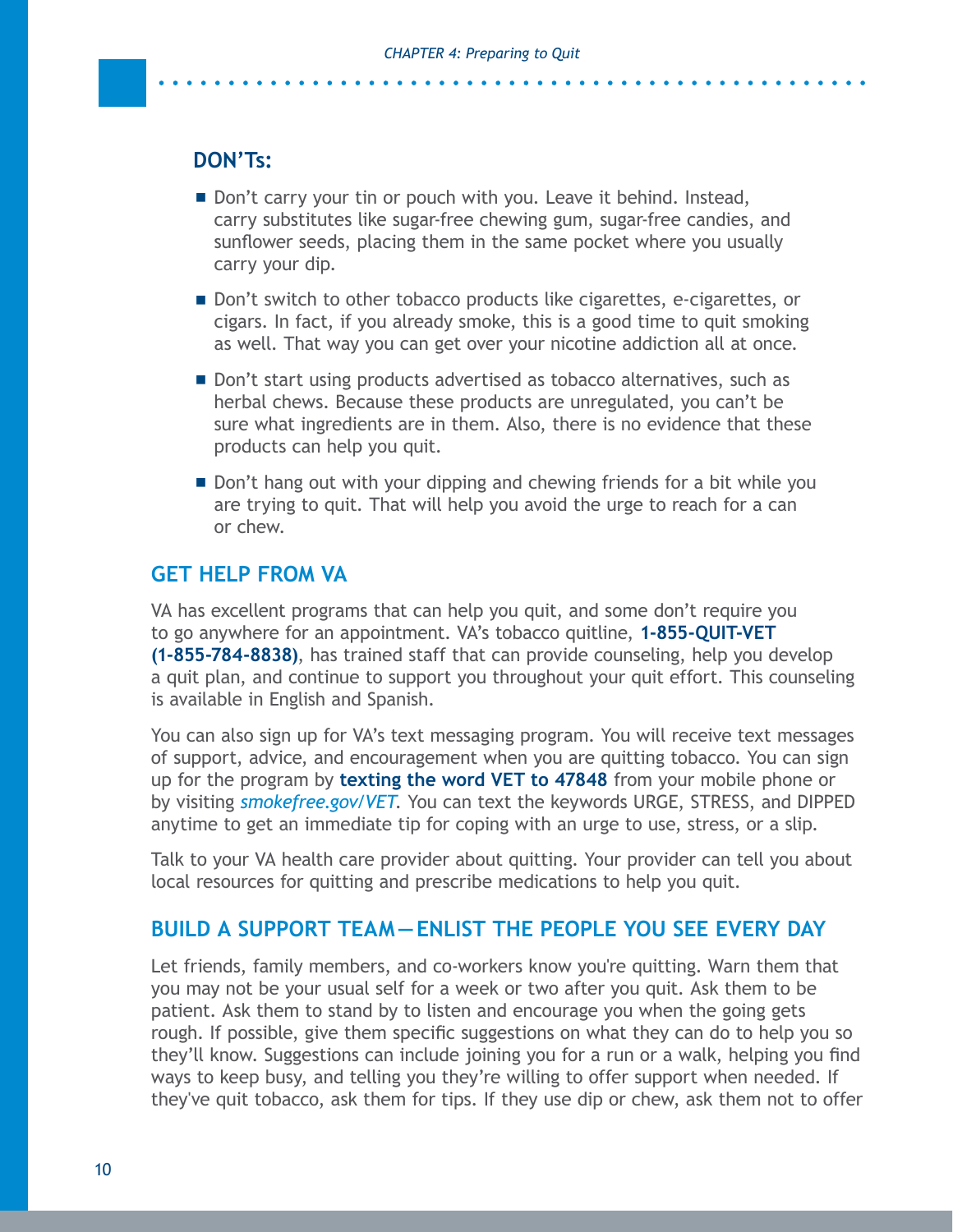you any. They don't have to quit tobacco themselves to be supportive, but maybe someone will want to quit with you.

You can also find support online. Follow the *[SmokefreeVET Facebook](https://www.facebook.com/smokefreevet/)* page to connect with a supportive community of Veterans who are also quitting tobacco.

#### **PLANNING FOR YOUR QUIT DAY**

Make your quit day special right from the beginning. For example, plan to stay busy with friends or family doing something you enjoy. Remember: You're doing yourself a huge favor.

- **E** Change daily routines to break away from tobacco triggers. When you eat breakfast, don't sit in the usual place at the kitchen table. Get right up from the table after meals.
- Make an appointment to get your teeth cleaned. You'll enjoy the fresh, clean feeling and a whiter smile.
- Keep busy and active. Start the day with a walk, run, swim, or workout. Aerobic exercise will help you relax. Plus, it boosts energy and stamina, improves your all-around fitness, and curbs your appetite.
- Try substitutes like sugar-free hard candies or gum, cinnamon sticks, mints, beef jerky, or sunflower seeds. Carry them with you, and use them whenever you have the urge to dip or chew.
- Spend some time playing with your dog. Play fetch or go for a walk.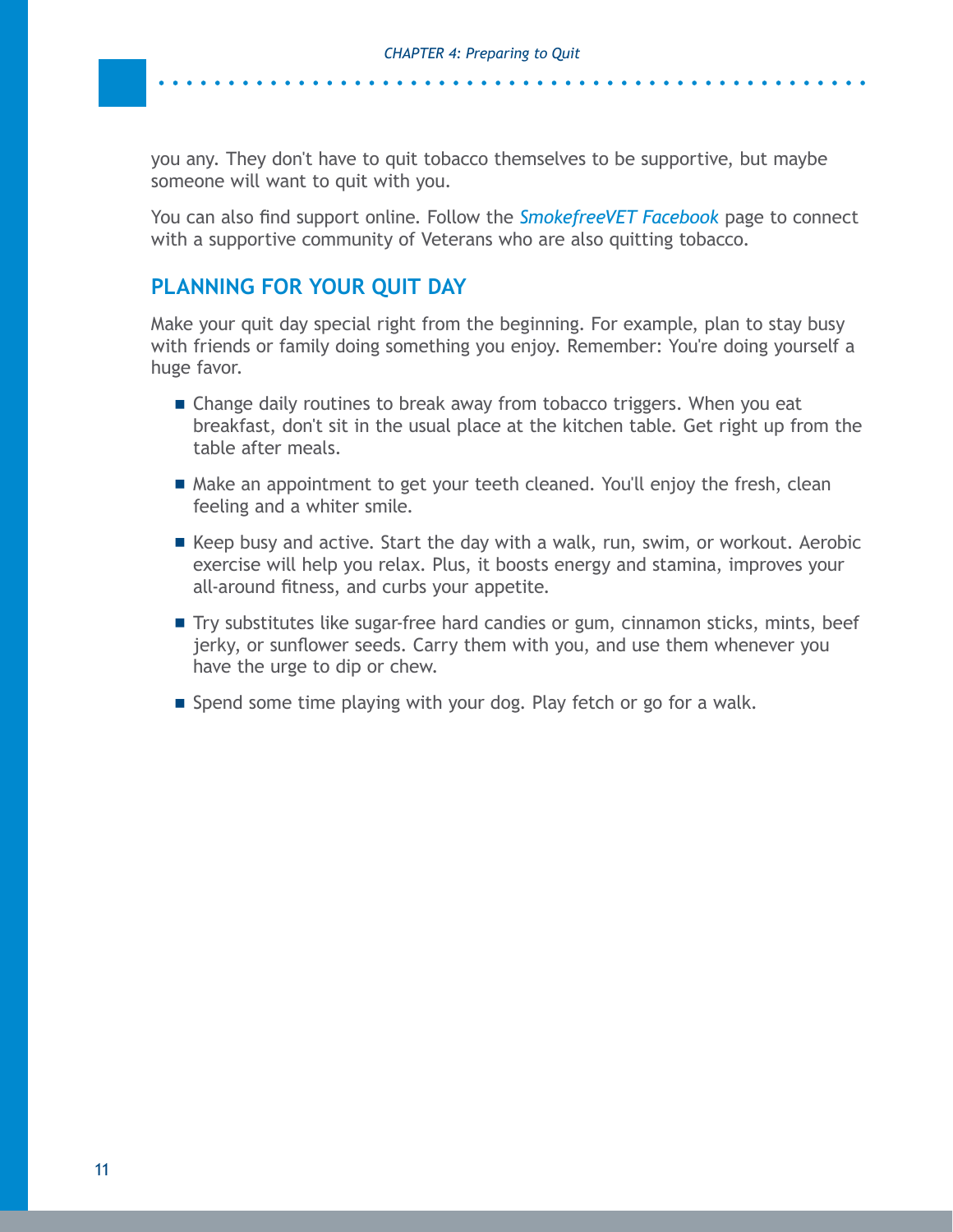# <span id="page-13-0"></span>**CHAPTER 5: Using Tobacco Cessation Medications**

There are many types of medications used to help people quit tobacco. Some of these medications provide nicotine to help you slowly reduce the nicotine level in your body when you quit. These medications, called Nicotine replacement therapy (NRT) will reduce your cravings for nicotine and help withdrawal symptoms. There are also two medications, bupropion (Zyban®, Wellbutrin®) and varenicline (CHANTIX®), that do not contain nicotine but can help reduce your nicotine cravings. Each of these medications can be used for 2 to 6 months, and NRT and bupropion may be used longer if needed. The medications listed below are available through VA by prescription.

- **1.** Nicotine replacement therapy (NRT)
	- **a.** Nicotine patch
	- **b.** Nicotine lozenge (includes nicotine mini-lozenges)
	- **c.** Nicotine gum
- **2.** Bupropion (Zyban®, Wellbutrin®)
- **3.** Varenicline (CHANTIX®)

You may be wondering, "What's the best way to quit tobacco?" For people who smoke cigarettes, research has found that using two tobacco cessation medications at once (called **combination therapy**) has the highest success rates for quitting. Less is known about what medications work best for smokeless tobacco users, as there has not been as much research. However, we've learned by helping patients quit smokeless tobacco that smoking cessation medications approved by the U.S. Food and Drug Administration (FDA) provide smokeless tobacco users with relief from cravings and withdrawal symptoms. As a user of smokeless tobacco, you can use combinations of NRT or a combination of NRT and bupropion as noted below:

- nicotine patch + nicotine lozenge
- $\blacksquare$  nicotine patch + nicotine gum
- nicotine lozenge + bupropion
- $\blacksquare$  nicotine gum + bupropion
- $\blacksquare$  nicotine patch + bupropion

Note: Varenicline is not used in combination with any other medication for quitting tobacco.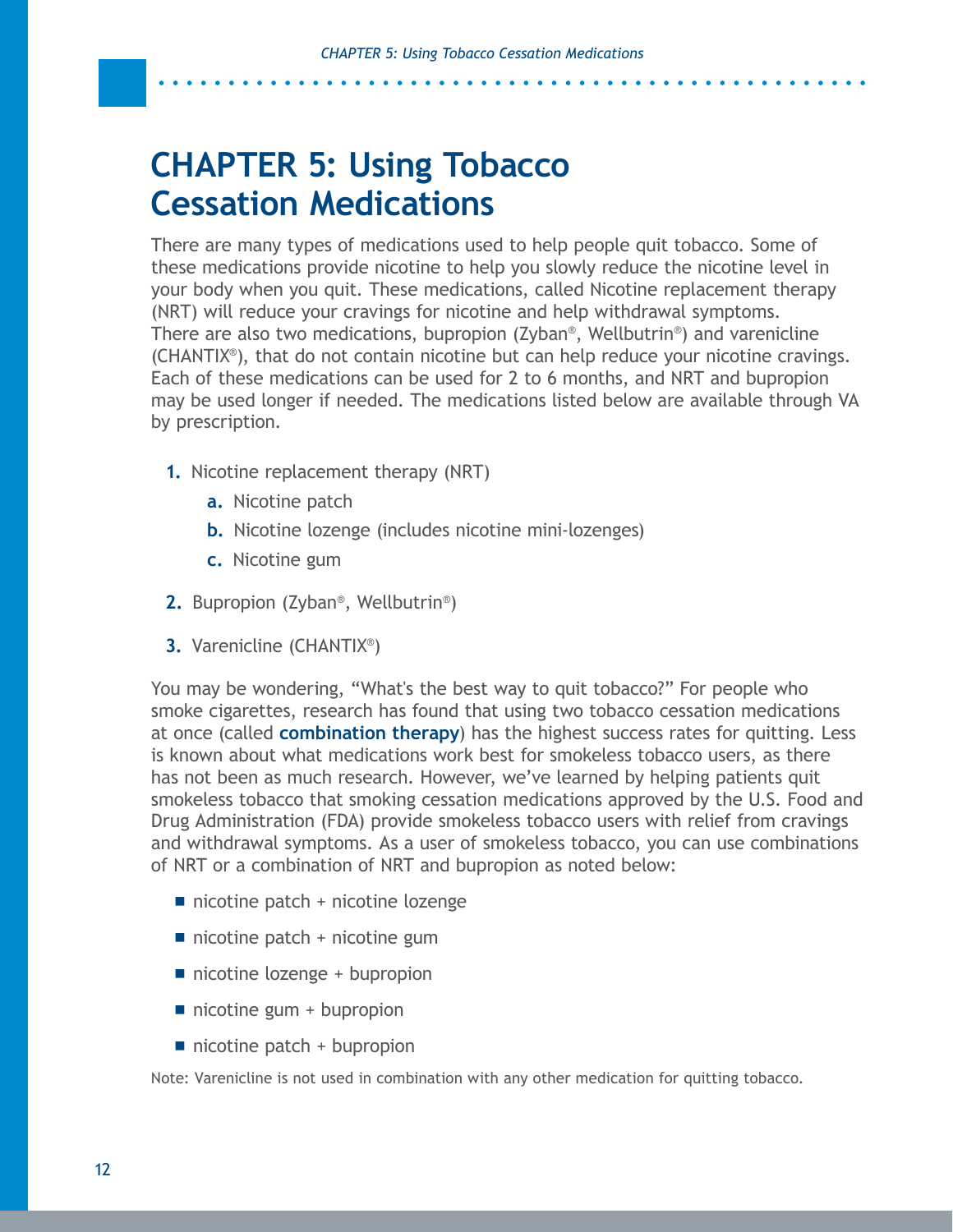. . . . . . . . . . . . . . . . . .

If combination NRT is not effective or appropriate for you, you may want to talk with your VA health care provider about using varenicline or bupropion. Based on the available research, varenicline appears to be more likely to help people quit using smokeless tobacco than bupropion. Bupropion may be effective but should be used in combination with NRT for better results. Contact your VA health care provider if you are interested in using medications to help you quit tobacco so your provider can determine which medications may be best for you.

#### **NICOTINE REPLACEMENT THERAPY (NRT)**

#### **Nicotine patch**

#### *How is nicotine delivered into the body?*

If it is absorbed through the skin by wearing the patch.

#### *Where do I apply the patch?*

- Apply to the skin on the upper arm, upper chest, or upper back; avoid using the same area for a week to minimize possible skin irritation.
- **Press the patch down firmly to get it to stick to your skin and rub for 10 to 15** seconds to be sure it stays.
- Do not use lotion on your skin before applying the patch.
- $\blacksquare$  If your skin is oily, first use a cotton ball with rubbing alcohol to clean the area; then apply the patch when the skin is dry.

#### *Can I use tobacco when using the nicotine patch?*

- You should try not to use tobacco when wearing the nicotine patch.
- If you do have "slips" and use tobacco, continue wearing the nicotine patch and work on using strategies (see page 23 to learn about the DEADS strategy) to avoid and resist using tobacco. After you remove the patch, there is still nicotine in your body for several hours.
- $\blacksquare$  If you go back to using tobacco regularly, stop using the nicotine patch.

#### *What are the possible side effects of the patch?*

- Itching or rash on the area where the patch is placed
	- If this happens, try to put the patch on a different area of skin each day.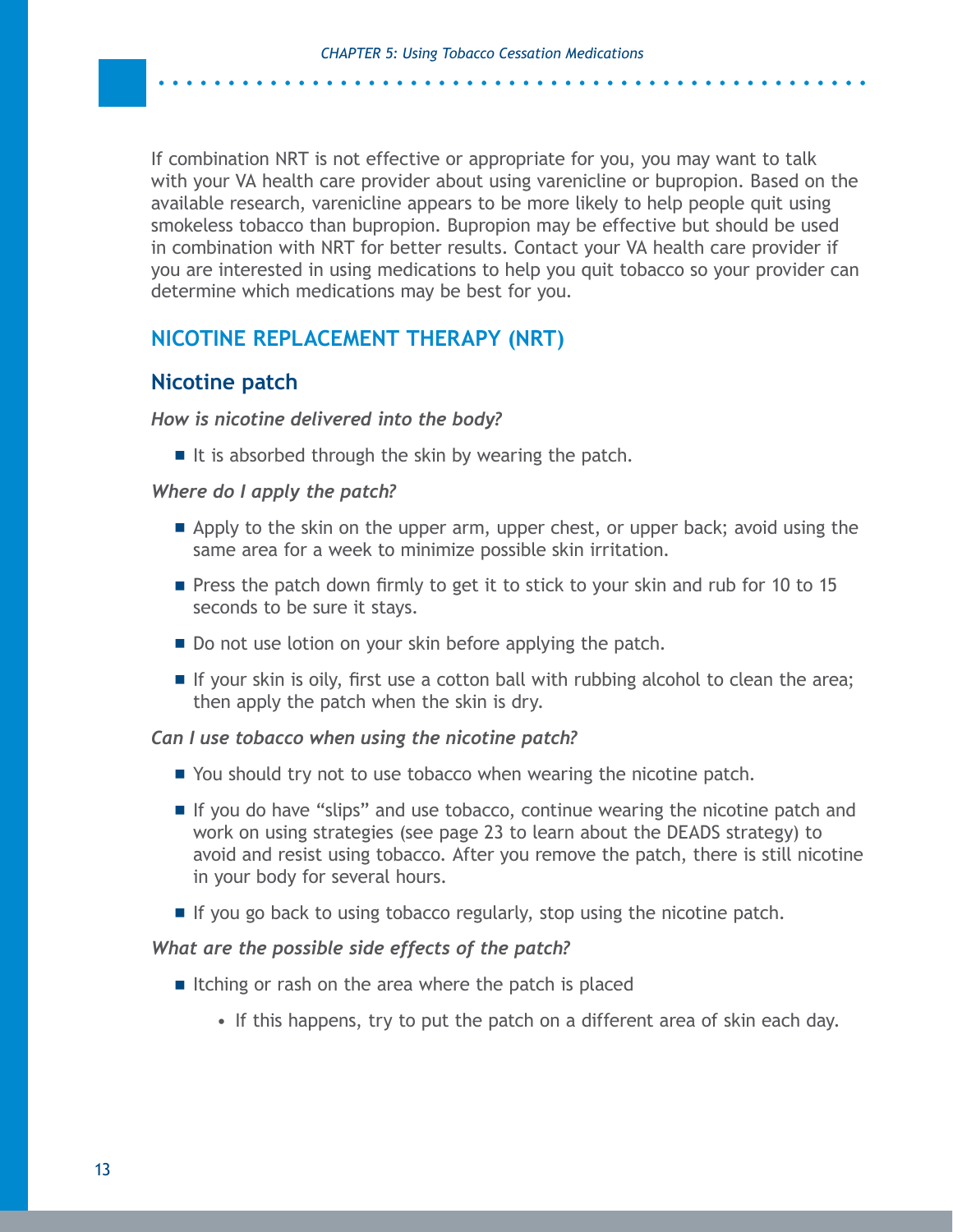- Hives or raised bumps
	- If you get this, it might be that you are allergic to the adhesive portion of the patch.

- Stop using the patch, and contact your provider.
- Consider using a different brand of patch if available.
- **Difficulty sleeping or vivid dreams because the nicotine is being absorbed when** you are sleeping
	- If this happens, try removing the patch before you go to sleep.

#### **Nicotine lozenge**

#### *How is nicotine delivered into the body?*

 $\blacksquare$  It is absorbed through the lining of the inside of your mouth, similar to the area where chewing tobacco is placed. Let the lozenge melt against your cheek and gums—this is the only way nicotine is absorbed from the lozenge.

#### *How do you use the nicotine lozenge?*

- **Place a lozenge in your mouth. Then, put it in the inside of your cheek, and** leave it there. You can change the place where you put the lozenge to reduce irritation to your mouth.
- Do not chew or bite the lozenge. It must dissolve completely to release the entire dose of nicotine.
- Do not drink or eat for 15 minutes before using the lozenge, while using the lozenge, and for 15 minutes after using the lozenge. Avoid acidic beverages like coffee, juice, soda, and alcohol during these times because they will reduce the absorption of the nicotine from the lozenge.
- If you are using **nicotine lozenges in combination** with nicotine patches or bupropion (Zyban®, Wellbutrin®):
	- Use one lozenge when you have a craving for tobacco or at times when you know you have strong cravings.
	- You may use up to 10 to 12 lozenges per day if needed and then reduce each week as directed by your provider.
	- When you step down to a lower strength patch, you may have additional cravings. At that time, you can always increase lozenge use if needed and then reduce thereafter.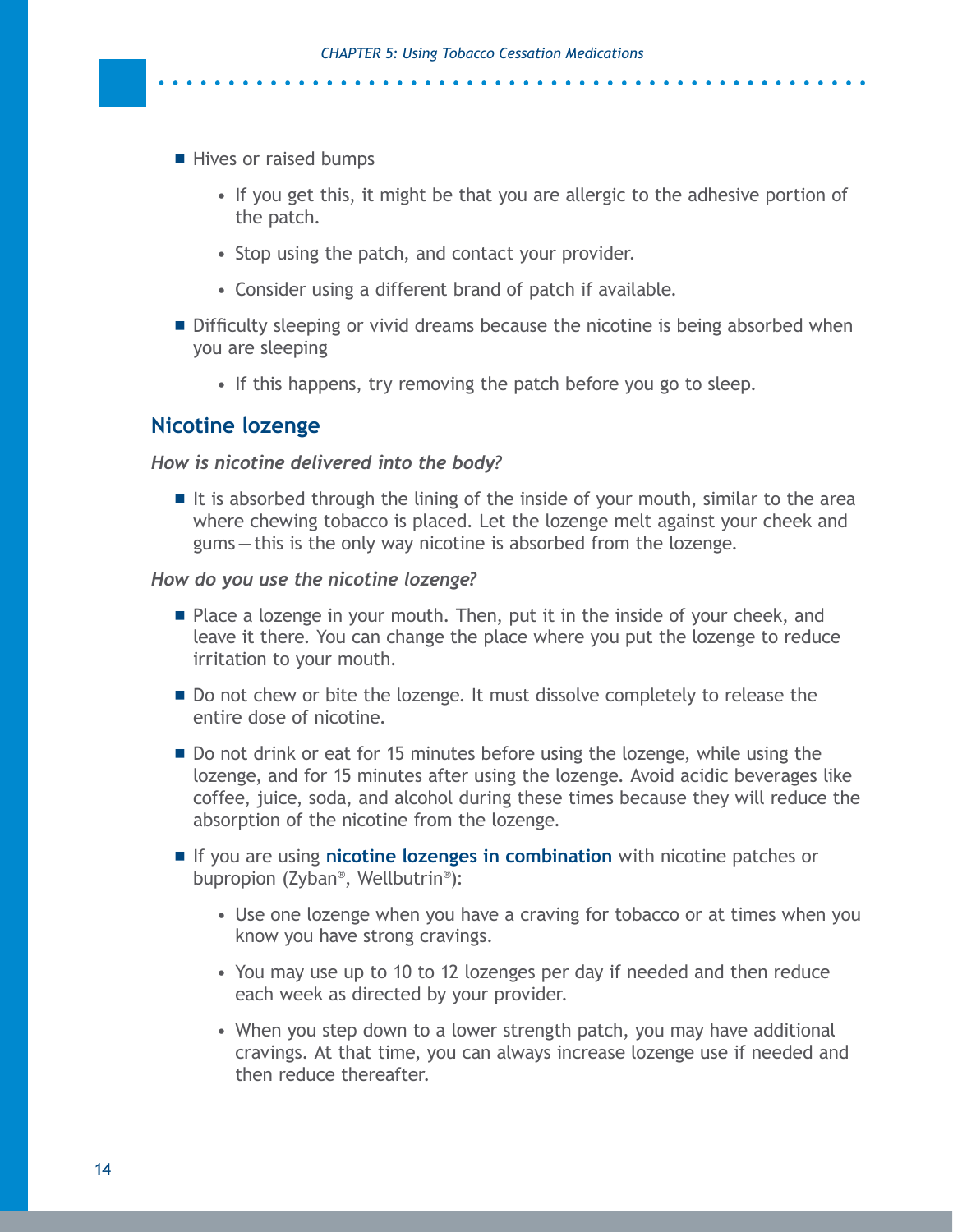#### *What are possible side effects\* of the lozenge?*

- $\blacksquare$  Irritation of the mouth
- Hiccups
- Nausea and heartburn if chewed or swallowed

\*Side effects are likely due to using the nicotine lozenge incorrectly.

#### **Nicotine gum**

#### *How is nicotine delivered into the body?*

It is absorbed through the lining of the inside of your mouth, similar to the area where chewing tobacco is placed. Let the gum sit against your cheek and gums—this is the only way nicotine is absorbed from the gum.

#### *How do you use nicotine gum?*

- Use the "chew and park" method. Place a piece of gum in your mouth and chew it several times until you get a peppery taste or a tingling sensation. Park the gum in the inside of your cheek, and leave it there until you no longer have the peppery taste or the tingling. Repeat the "chew and park" method several times until there is no longer a peppery taste to the gum. Then throw out the gum.
- Avoid chewing nicotine gum like regular chewing gum. Using nicotine gum this way will not allow the nicotine to be absorbed through the lining of your mouth. Also, swallowing the nicotine gum may cause you to feel sick to your stomach and get heartburn. You may also notice that the nicotine craving will not go away, since nicotine is not absorbed through your stomach. Avoid combining regular chewing gum with nicotine gum. This will reduce the absorption of nicotine from the NRT gum.
- Do not drink or eat for 15 minutes before using the gum, while using the gum, and for 15 minutes after using the gum. Avoid acidic beverages like coffee, juice, soda, and alcohol during these times because they will reduce the absorption of nicotine from the gum.
- If you are using **nicotine gum in combination** with nicotine patches or bupropion (Zyban®, Wellbutrin®):
	- Chew one piece of gum when you have a craving for tobacco or at times when you know you have strong cravings.
	- You may use up to 10 to 12 pieces of gum per day if needed and then reduce each week as directed by your provider.
	- When you step down to a lower strength patch, you may have additional cravings. At that time, you can always increase gum use if needed and then reduce thereafter.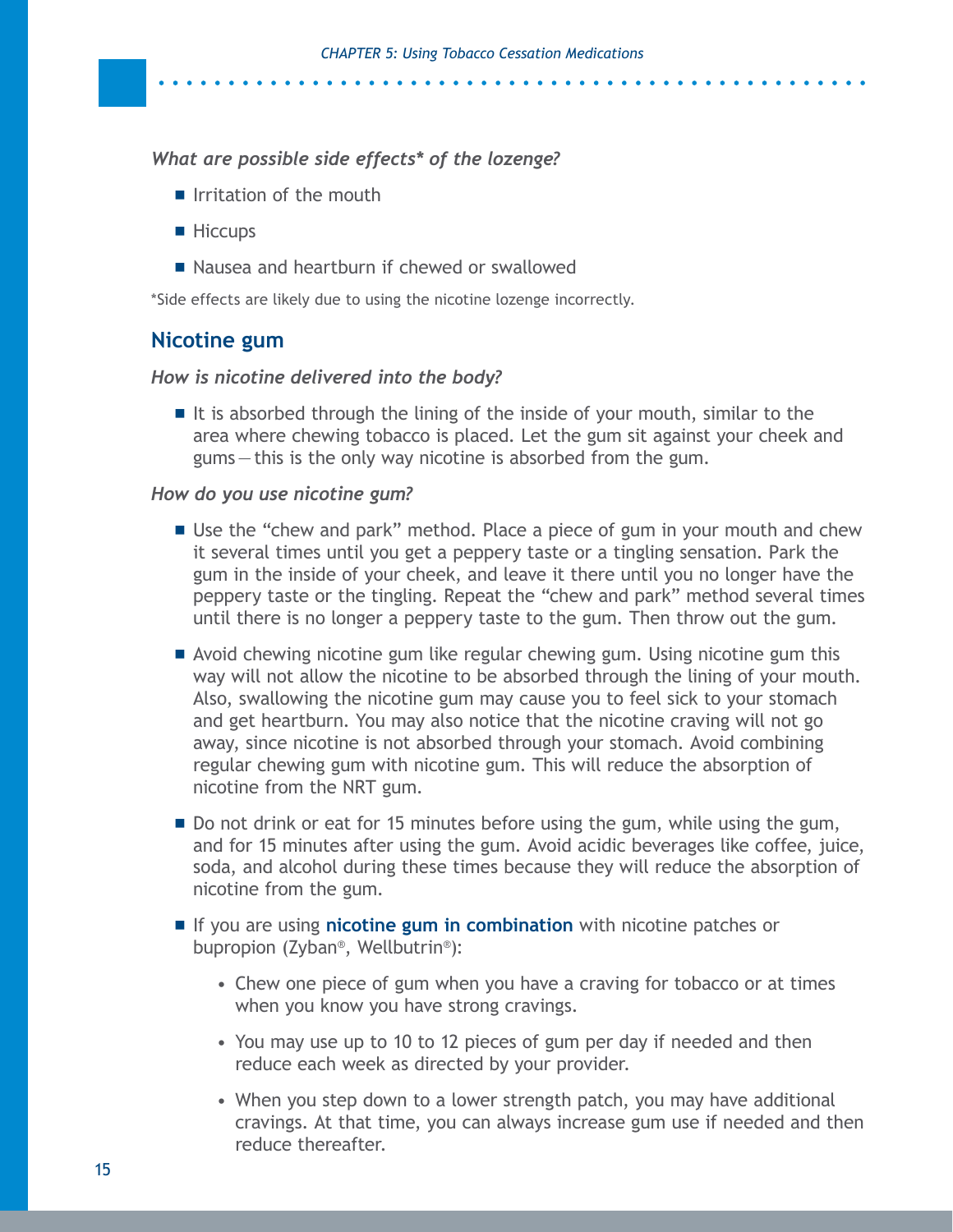. . . . . . . . . . . . .

#### *What are possible side effects\* of the gum?*

- $\blacksquare$  Irritation of the mouth
- **Hiccups**
- Nausea and heartburn if chewed quickly and swallowed

\*Side effects are likely due to using the nicotine gum incorrectly.

#### **Bupropion (Zyban**®**, Wellbutrin**®**)**

#### *How does bupropion work?*

Bupropion reduces nicotine cravings by increasing the chemical dopamine in the brain. Bupropion does not contain nicotine so you may experience some nicotine withdrawal symptoms. Bupropion is also an antidepressant, which can be beneficial for some people who use tobacco and have a history of depression.

#### *Who should* **NOT** *use bupropion?*

- If you have a history of seizures, bupropion can increase your seizure risk.
- If you currently have an eating disorder like anorexia or bulimia, bupropion can increase your seizure risk.
- If you drink more than two servings of alcohol a day (one serving is 12 ounces of beer, 6 ounces of wine, or 1 ounce of hard alcohol), bupropion can increase your seizure risk if you quit alcohol abruptly.

*If you are currently taking medication for depression, bipolar disorder, or other mental health disorders, you should discuss with your psychiatrist or doctor if bupropion will work with your current medications.*

#### *Can bupropion be used in combination with other medications to help quit tobacco?*

Bupropion can be used in combination with the nicotine patch, nicotine gum, and nicotine lozenges.

#### *What are the possible side effects when using bupropion?*

- Most common
	- Difficulty sleeping
	- Nervousness
	- Dry mouth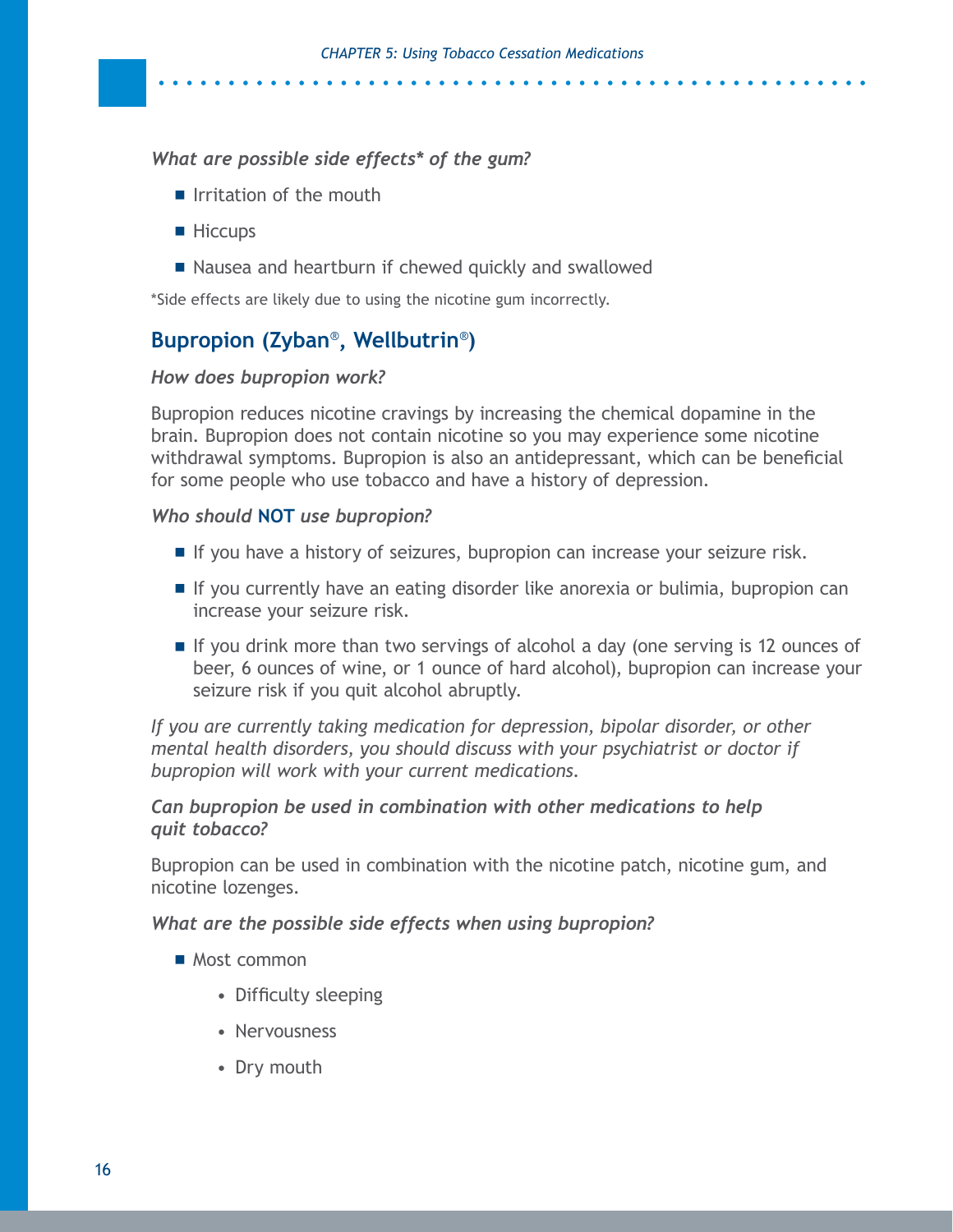- Less common
	- Rash or swelling (If you get this, you might be allergic to the medication. Contact your doctor if these side effects occur.)

In rare occasions, you may experience mood changes, depression, or suicidal or homicidal thoughts. Contact your doctor if you experience any of these serious side effects.

If you are in crisis, call the Veterans Crisis Line at 1-800-273-8255 and press 1 to talk to someone immediately, send a text message to 838255, or chat online at *[www.VeteransCrisisLine.net](http://www.VeteransCrisisLine.net)*.

#### **Varenicline (CHANTIX**®**)**

#### *How does varenicline work?*

Varenicline blocks the receptor in the brain where nicotine binds so you don't feel its effects when you use tobacco. Varenicline also acts like a weak form of nicotine, which can help reduce nicotine withdrawal symptoms.

#### *Who should consider using varenicline?*

If you have experienced one or more of the following situations, you may want to talk to your VA health care provider about using varenicline as part of your treatment.

- You previously tried using nicotine replacement therapy (NRT), bupropion, or combination NRT, and it was not effective.
- You previously quit tobacco with varenicline but started using tobacco again.
- You had difficulty tolerating NRT or bupropion or have medical contraindications to these medications.

#### *Who should* **NOT** *take varenicline?*

- $\blacksquare$  If you have a history of serious hypersensitivity or skin reactions with varenicline, you should not use it.
- If you have a history of suicidal thoughts or acts in the past 12 months, you should talk with your mental health provider or doctor about whether varenicline is appropriate for you. This is important as there have been rare reports of mood changes, depression, and suicidal ideation or intent among some patients.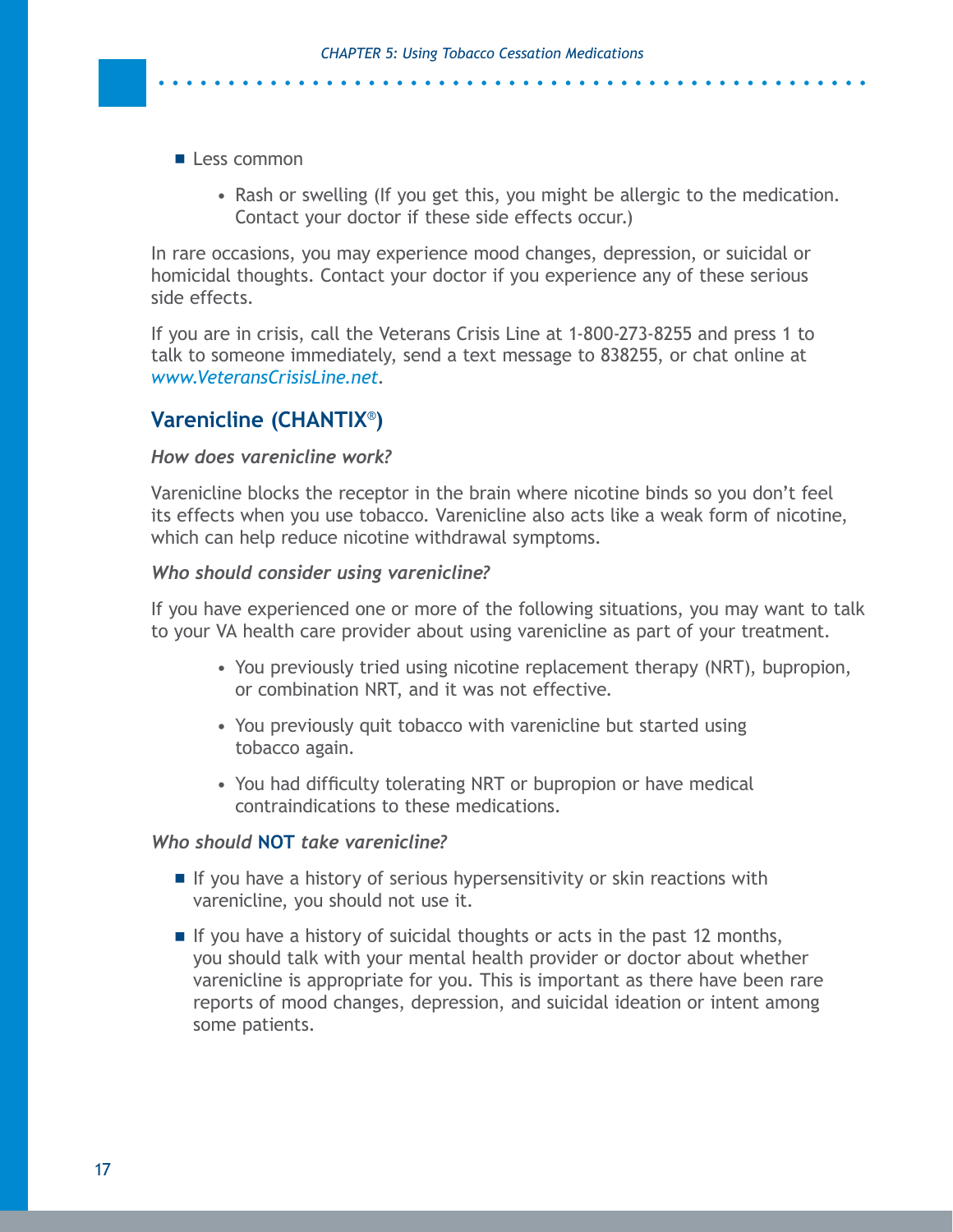. . . . . . . . . . . . . . . . .

#### *Additional issues to consider with varenicline*

If you have a history of seizures, have heart problems, or use alcohol, please consult your VA health care provider before starting this medication. The FDA found some cases of seizure in people taking varenicline, with most cases occurring in the first month of therapy. Varenicline also appears to lower some patients' tolerance for alcohol, so you may want to drink less alcohol until you know how you will tolerate alcohol while on this medication.

#### *Can varenicline be used in combination with other medications to help stop tobacco use?*

No, varenicline is not used in combination with NRT or bupropion. NRT is not expected to be effective because varenicline blocks the nicotine receptors. Limited studies are available looking at varenicline in combination with bupropion. If you are already on bupropion for mood or other uses, varenicline can be considered. Discuss with your VA health care provider if the medication can still be used with bupropion.

#### *What are the possible side effects of varenicline?*

Most common side effects include:

- Upset stomach, nausea, vomiting—these are mostly avoided by taking the medicine with food and a full glass of water
- Headache
- Difficulty sleeping, dream disturbances

There have been rare reports of mood changes including depression, suicidal thoughts, and homicidal thoughts among some patients on this medication.

\*IF ANY OF THESE SIDE EFFECTS HAPPEN AFTER STARTING VARENICLINE, STOP THE MEDICATION AND CONTACT YOUR DOCTOR OR GO TO A HOSPITAL EMERGENCY DEPARTMENT.\*

If you are in crisis, call the Veterans Crisis Line at 1-800-273-8255 and press 1 to talk to someone immediately, send a text message to 838255, or chat online at *[www.VeteransCrisisLine.net](http://www.VeteransCrisisLine.net)*.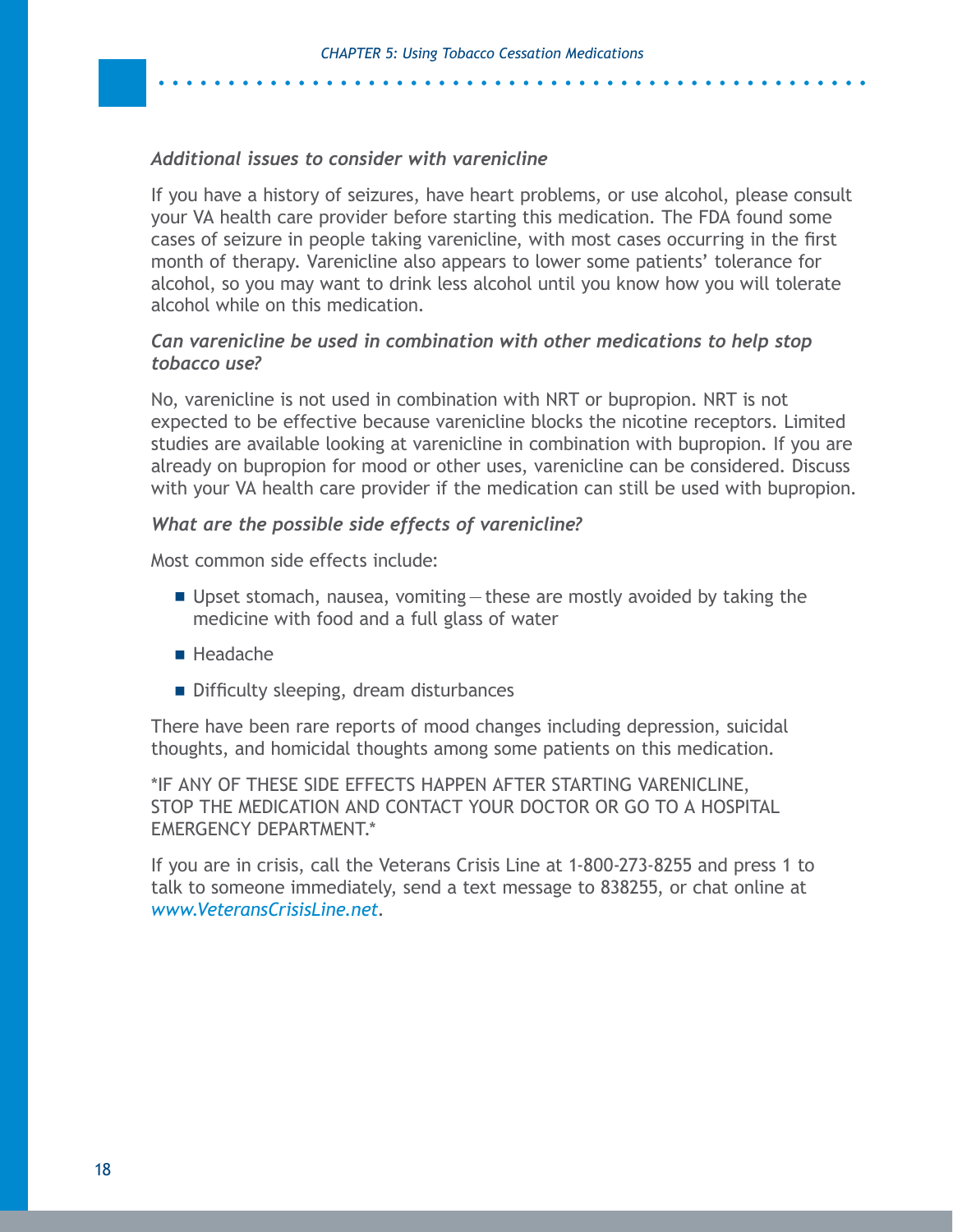. . . . . . . . . . .

# <span id="page-20-0"></span>**CHAPTER 6: Your First Two Weeks After Quitting: Coping With Withdrawal Symptoms & Triggers**

#### **WITHDRAWAL SYMPTOMS DON'T LAST LONG**

Remember that while withdrawal symptoms may be strongest the first week after you quit, the worst part is over after two weeks. Withdrawal symptoms experienced by smokeless tobacco users can include:

- Feeling irritable, tense, restless, impatient, and/or depressed
	- Changes in mood after quitting are common. It is not unusual to have these feelings immediately after quitting. Come up with a daily routine to keep busy and to stay connected with other people. When you find yourself becoming irritable or impatient, walk away or escape from the situation. Deep breathing and exercise can help you blow off steam. Ask others to be patient. Spend time with people who make you feel good about yourself and want to see you succeed. Hang out with your pets.
- Constipation/irregularity
	- Add fiber to your diet (e.g., whole-grain breads and cereals, fresh fruits, vegetables), and be sure to drink enough water, which can help detoxify your body of nicotine.
- **Hunger** 
	- Eat regular meals. Feeling hungry is sometimes mistaken for the desire to dip or chew.
- Desire for sweets
	- Reach for low-calorie, sweet snacks like apples, other fruits, and sugar-free gum and candies.
- **Difficulty concentrating** 
	- Plan your work accordingly, and allow yourself extra time to complete tasks.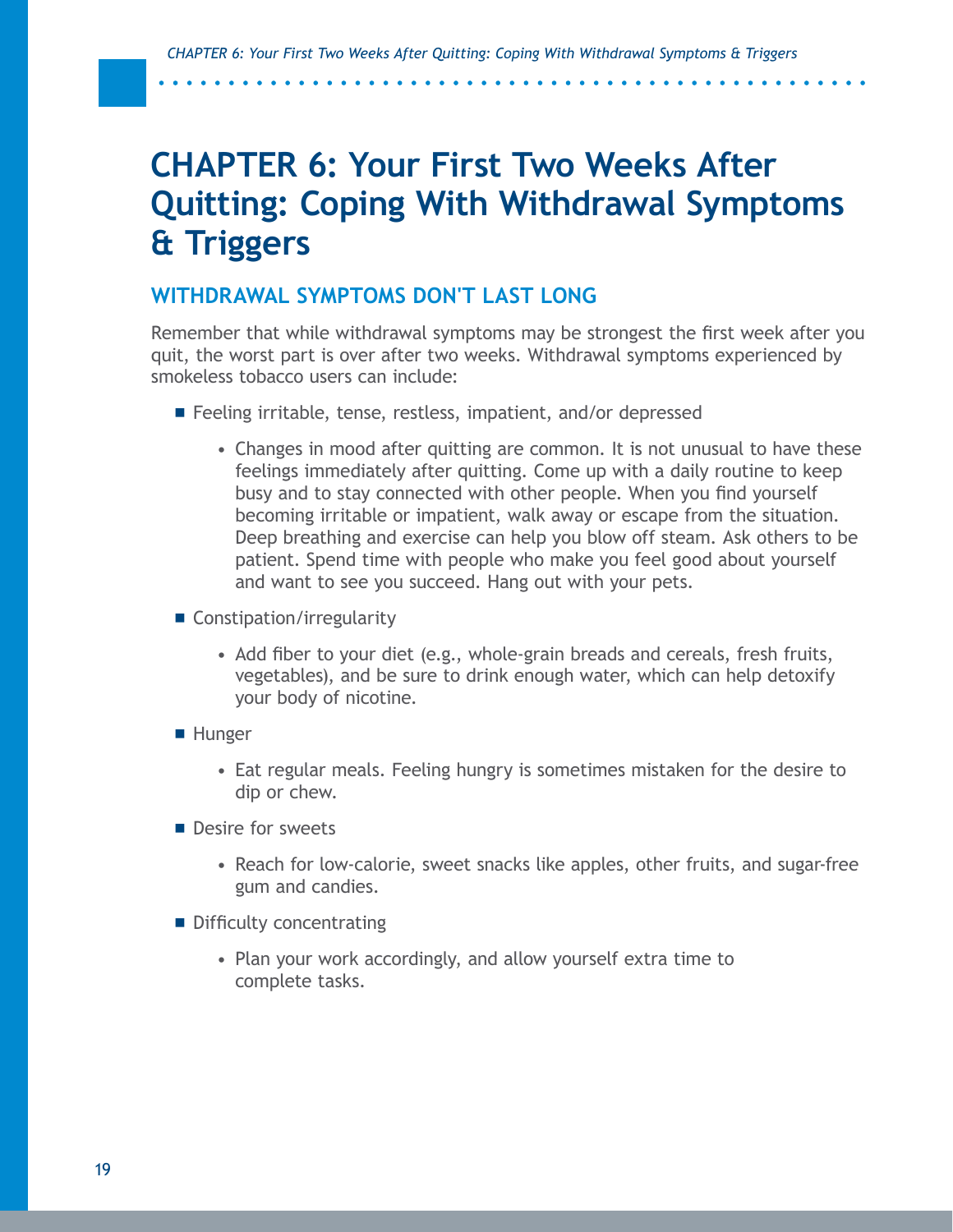#### **DEALING WITH STRESS**

We all have stress, so remember that there are ways to deal with stress other than using tobacco.

#### **Do what is best for you**

Give yourself extra time to get to work or appointments.

**. . . . . . . . . . . . .** 

- Make time to do things you want to do.
- Learn to say "no" to things you don't want to do or don't have time to do.
- Eat healthy foods.
- Get enough sleep.
- Reward yourself.

#### **Have fun**

- **Enjoy your hobbies.**
- Go for a walk, swim, or get on your bike.
- Go to a movie.
- Play with your pet.
- Go outside.

#### **Spend time with others**

- Visit or call a friend.
- Go out to eat.
- Spend time with family members.
- Cook a special meal for your spouse or friend.
- Go to a fun event.

#### **Keep busy**

- Work in your yard.
- Fix or build something.
- Clean your home.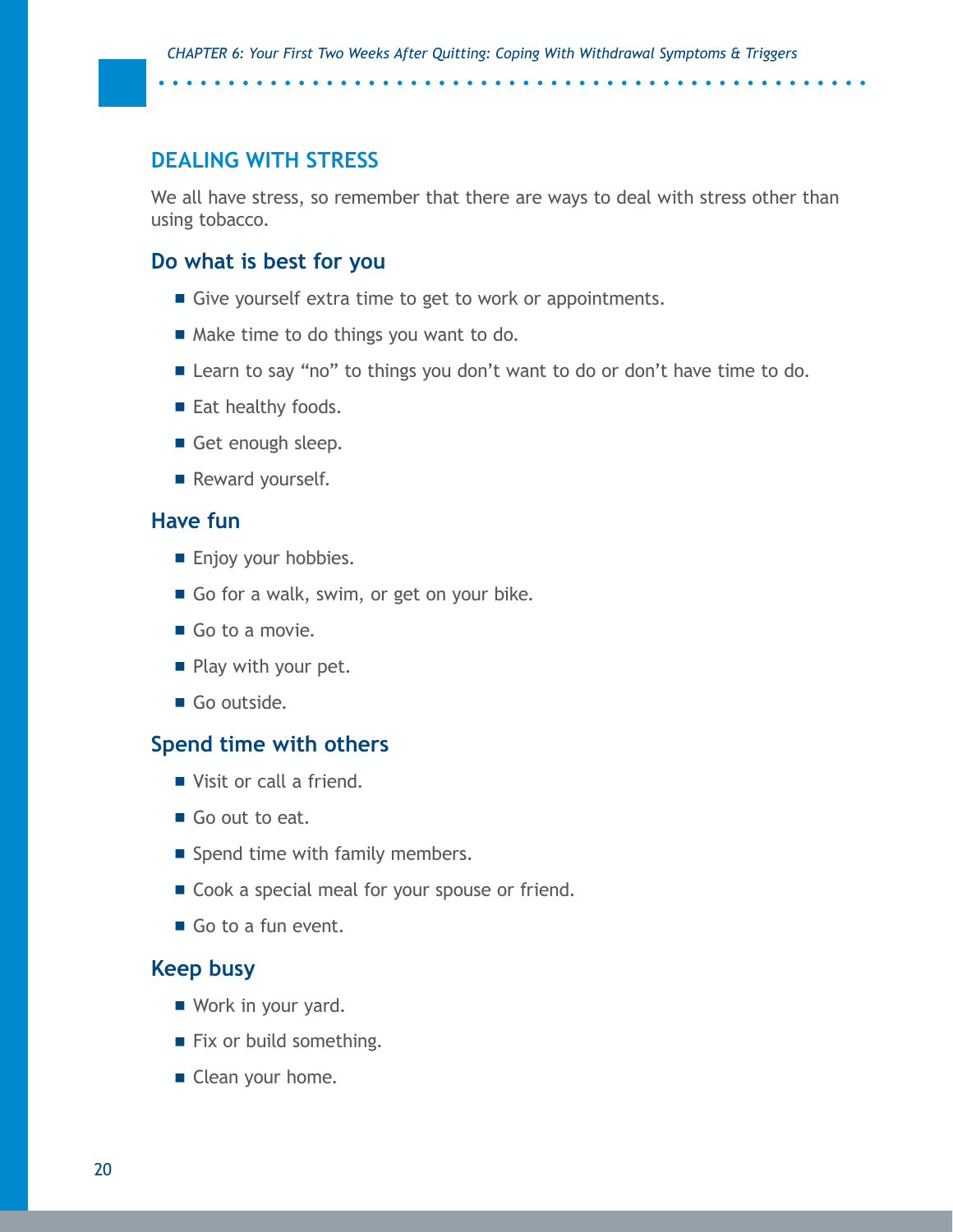#### **Find time to relax and have quiet time**

- Read a book or magazine.
- Listen to or play music.
- Take a bath.
- **Practice deep breathing.**
- **Meditate.**
- Daydream.
- Take a yoga class.

#### **About weight gain**

Nicotine speeds up metabolism, so quitting smokeless tobacco may result in some weight gain. First, recognize that a small amount of additional weight is far less harmful than using smokeless tobacco. To limit the amount of weight you gain, try the following:

- Eat well-balanced, healthy meals. To satisfy your cravings for sweets, eat small pieces of fruit. Keep low-calorie foods handy for snacks. Try popcorn (without butter), sugar-free gum and mints, fresh fruits, and vegetables.
- **Drink 6 to 8 glasses of water each day.**
- Try to add 30 minutes of daily moderate exercise into your routine; try walking or another activity such as running, cycling, swimming, or any other physical activity that you enjoy.

You may experience withdrawal symptoms like urges to dip or chew—especially in the places where you used to dip or chew the most. When these happen, wait it out or take other coping actions. Deep breathing and exercise will help you feel better right away. You can also do something to distract yourself such as calling or texting a friend. As time passes, you'll feel better than when you dipped or chewed so be patient with yourself.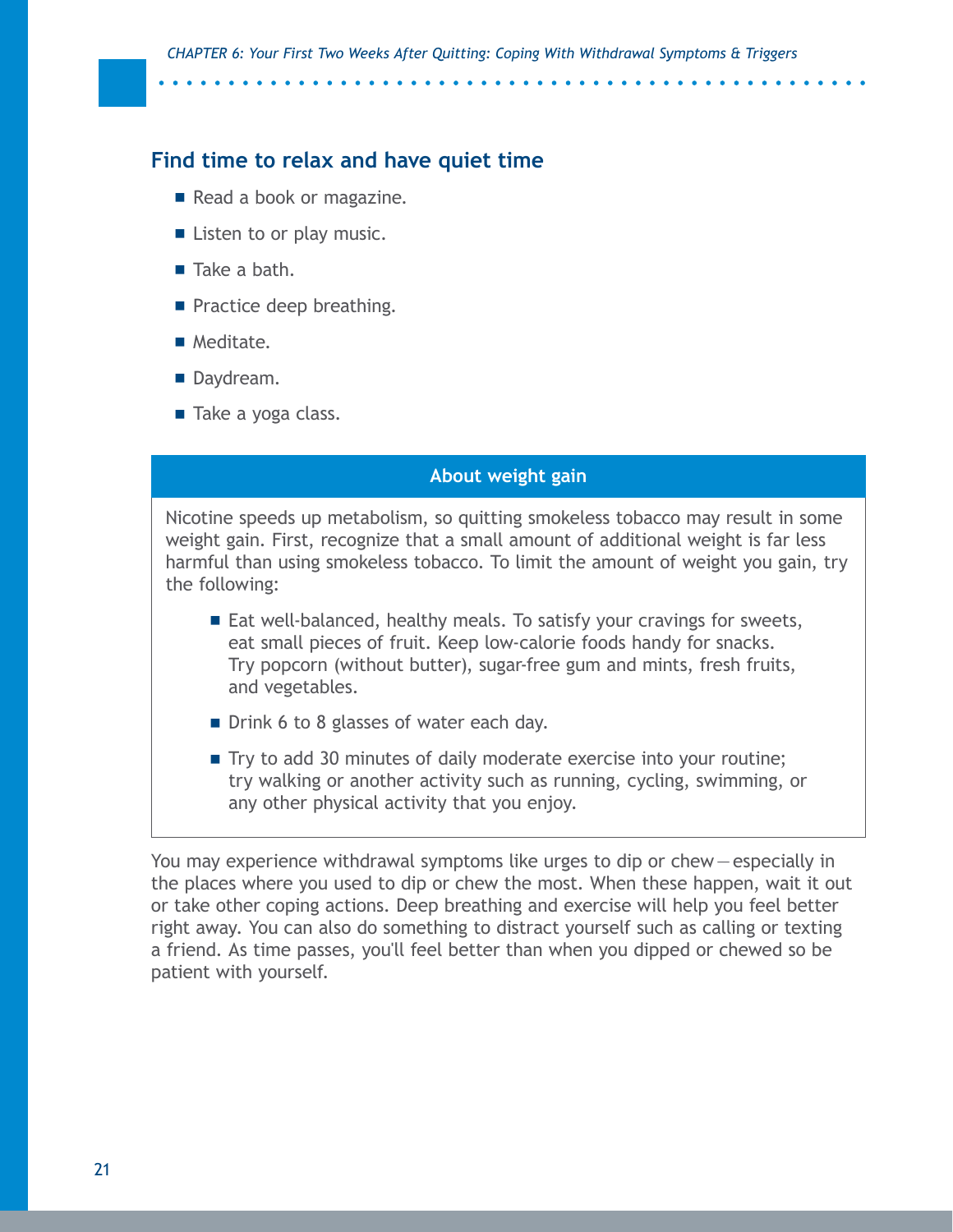. . . . . . . . . . . . . . . .

A great approach to dealing with urges and cravings is to use the DEADS strategy.

| <b>DEADS Strategy</b> |                                                                                                                                                                                                                                                                                                                                                                                                                                                                                                  |  |  |
|-----------------------|--------------------------------------------------------------------------------------------------------------------------------------------------------------------------------------------------------------------------------------------------------------------------------------------------------------------------------------------------------------------------------------------------------------------------------------------------------------------------------------------------|--|--|
| $D -$ Delay           | The most important thing to remember is that an urge will<br>go away whether you dip/chew or not. Waiting out an urge,<br>especially if you begin to do something else, is easier than you<br>may expect. Believe it or not, the urge will fade after about<br>5-10 minutes, even if you don't dip. It also helps if you have a<br>positive attitude about the urge disappearing. Think "This won't<br>last, the urge will go away," or "I am not going to dip/chew<br>because I don't need to." |  |  |
| $E - Escape$          | Remove yourself from the situation or event that led to the<br>urge. If you're in a room where others are using tobacco and an<br>urge hits, get up and take a short walk. You can walk around<br>the building or outside until you feel ready to re-enter the<br>situation without dipping or chewing.                                                                                                                                                                                          |  |  |
| $A - A$ void          | Avoid situations where you will be tempted to dip or chew. This<br>will be particularly important in the first days and weeks after<br>you quit. For example, if you regularly go places where there is<br>a lot of dipping/chewing or smoking, it's best to avoid them for<br>a little while to allow you to get used to not using tobacco.                                                                                                                                                     |  |  |
| <b>D-Distract</b>     | Get busy and get back to what you were doing before the urge<br>hit. There may be other things you enjoy that are incompatible<br>with dipping or chewing. You can try working in the yard, going<br>to the gym, taking a walk or run, reading a book or magazine,<br>calling a friend, working on a crossword puzzle, or any activity<br>that you don't associate with tobacco.                                                                                                                 |  |  |
| S-Substitute          | When you want to dip or chew, substitute something else for<br>it. Try sugar-free candy or sugar-free gum, especially if you are<br>watching your weight or have diabetes. You could also eat a<br>piece of fruit or drink a glass of water. Chew on something like<br>a straw or a toothpick. The trick is to come up with something<br>you like that can be easily substituted for chew or dip.                                                                                                |  |  |

If you haven't already done so, call **1-855-QUIT-VET (1-855-784-8838)**, VA's tobacco quitline. Quit VET's trained counselors are ready to help you at any stage as you quit.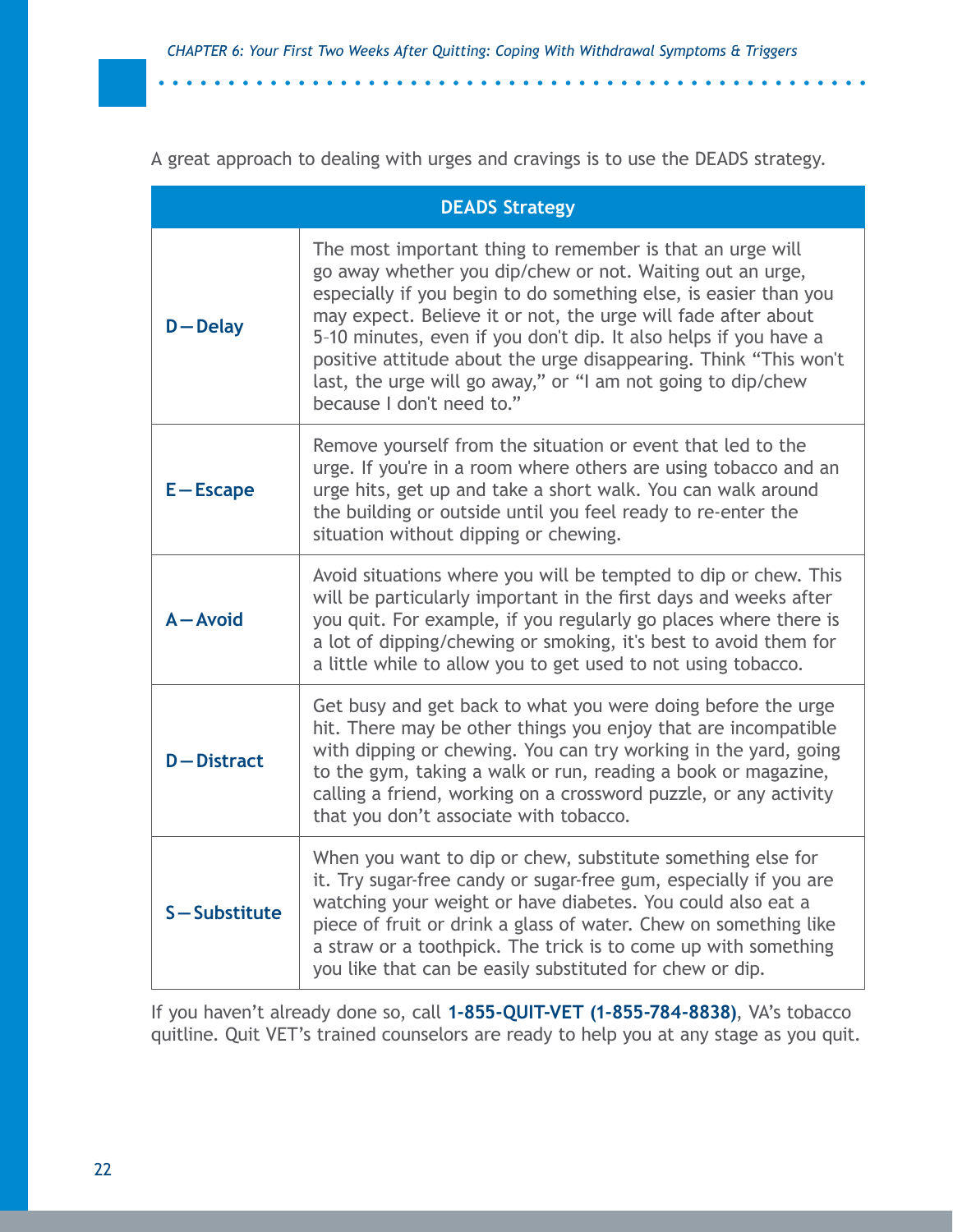. . . . . . . . . .

# <span id="page-24-0"></span>**CHAPTER 7: Celebrate Your Success and Stay Quit for Good!**

#### **CONGRATULATIONS! YOU'VE DONE IT. YOU'VE BEATEN THE SMOKELESS TOBACCO HABIT.**

You've broken free of a tough addiction. If you can stay off for two weeks, then you know you can beat this addiction. You are improving your health and your future. Celebrate with the people on your "support team."

It will get easier with time and persistence. Keep using whatever worked when you first quit. Pledge to yourself to never take another dip or chew. Keep up your guard. Continue to plan ahead for situations that may tempt you.

- Tobacco thoughts and urges may still bother you. They can be strongest in the places where you dipped or chewed the most. Rely on distraction by immediately turning your thoughts to something else.
- Avoid alcoholic beverages or at least only drink moderately. Drinking alcohol could ruin your plan to quit.
- Know what events and places will be triggers for you, and plan ahead for them. Avoid them if necessary, or leave them when you feel an urge or craving coming on.

#### **WHAT IF YOU SHOULD SLIP?**

Try not to slip, not even once. But if you do, get right back on track. Don't let feelings of guilt caused by slipping lead you back to chewing or dipping. A slip does not mean "failure." Rather, think of it as a reminder that important goals often require hard work. Figure out why you slipped and how to avoid it next time. Get rid of any leftover tobacco.

Pick up right where you left off before the slip. If slips are frequent, or you are dipping or chewing on a regular basis, make a new quit plan. Quitting takes practice. The smokeless tobacco habit can be tough to beat. You might not quit for good on the first try. Don't give up! Figure out what would have helped. Try a new approach next time. Talk to your VA health care provider or dentist for more help.